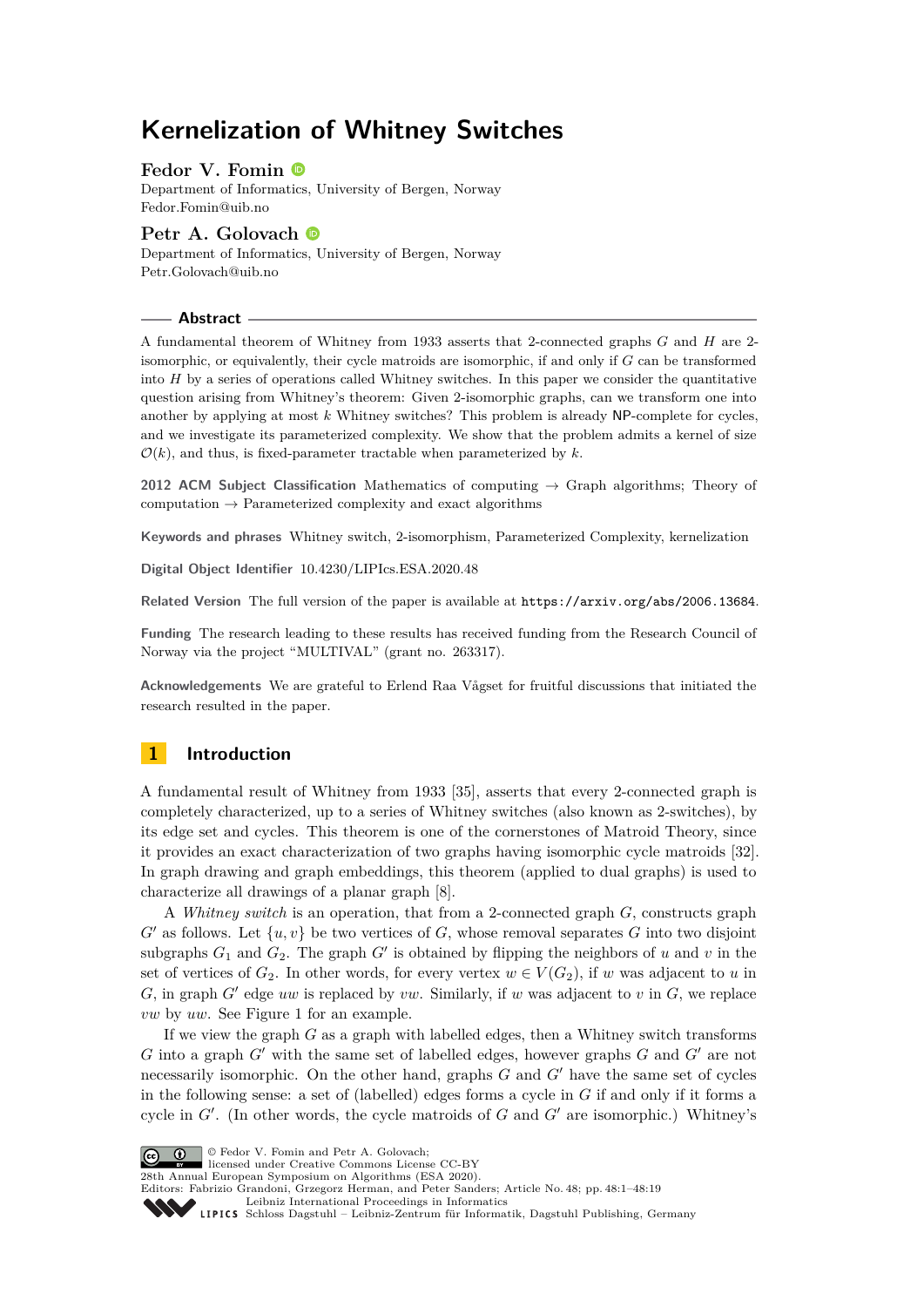#### <span id="page-1-0"></span>**48:2 Kernelization of Whitney Switches**



**Figure 1** *G*<sup> $\prime$ </sup> is obtained from *G* by the Whitney switch with respect to the partition of *G* − {*u, v*} into  $G_1$  and  $G_2$ .

theorem claims that the opposite is also true: if there is a cycle-preserving mapping between graphs  $G$  and  $G'$  then one graph can be transformed into another by a sequence of Whitney switches. To state the theorem of Whitney more precisely, we need to define 2-isomorphisms.

We say that 2-connected graphs *G* and *H* are 2*-isomorphic* if there is a bijection  $\varphi: E(G) \to E(H)$  such that  $\varphi$  and  $\varphi^{-1}$  preserve cycles, that is, for every cycle *C* of *G*, *C* is mapped to a cycle of *H* by  $\varphi$  and, symmetrically, every cycle of *H* is mapped to a cycle of *G* by  $\varphi^{-1}$ . We refer to  $\varphi$  as to 2*-isomorphism* from *G* to *H*. An isomorphism  $\psi: V(G) \to V(H)$  is a  $\varphi$ -*isomorphism* if for every edge  $uv \in E(G)$ ,  $\varphi(uv) = \psi(u)\psi(v)$ , and *G* and *H* are  $\varphi$ -isomorphic if there is an isomorphism *G* to *H* that is a  $\varphi$ -isomorphism. Let us note that if *G* is 3-connected and 2-isomorphic to *H* under  $\varphi$  then *G* and *H* are  $\varphi$ -isomorphic [\[29,](#page-18-3) Lemma 1]. But for 2-connected graphs this is not true. For example, the graphs in Fig. [1](#page-1-0) are not isomorphic but are 2-isomorphic. Moreover, even isomorphic graphs with 2-isomorphism  $\varphi$  not always have a  $\varphi$ -isomorphism. For example, for the 2-isomorphism  $\varphi$  in Fig. [2](#page-1-1) mapping a cycle *G* into another cycle *H* (we view these cycles as labelled graphs), there is no  $\varphi$ -isomorphism. (For every  $\varphi$ -isomorphism edges  $\varphi(a)$  and  $\varphi(b)$  should have an endpoint in common.) On the other hand, graph  $G'$  obtained from  $G$  by Whitney switch (for vertices *u* and *v*) is  $\varphi$ -isomorphic to *H*.

<span id="page-1-1"></span>

**Figure 2** Graph *G* is not  $\varphi$ -isomorphic to *H* but its Whitney switch *G'* is.

<span id="page-1-2"></span>▶ **Theorem 1** (Whitney's theorem [\[35\]](#page-18-0)). *If there is a 2-isomorphism*  $\varphi$  *from graph G to graph*  $H$ *, then*  $G$  *can be transformed by a sequence of Whitney switches to a graph*  $G'$  *which is ϕ-isomorphic to H.*

However, Whitney's theorem does not provide an answer to the following question: Given a 2-isomorphism  $\varphi$  from graph *G* to graph *H*, *what is the minimum number of Whitney switches required to transform G to a graph*  $\varphi$ -*isomorphic to*  $H$ ? Truemper in [\[29\]](#page-18-3) proved that *n* − 2 switches always suffices, where *n* is the number of vertices in *G*. He also proved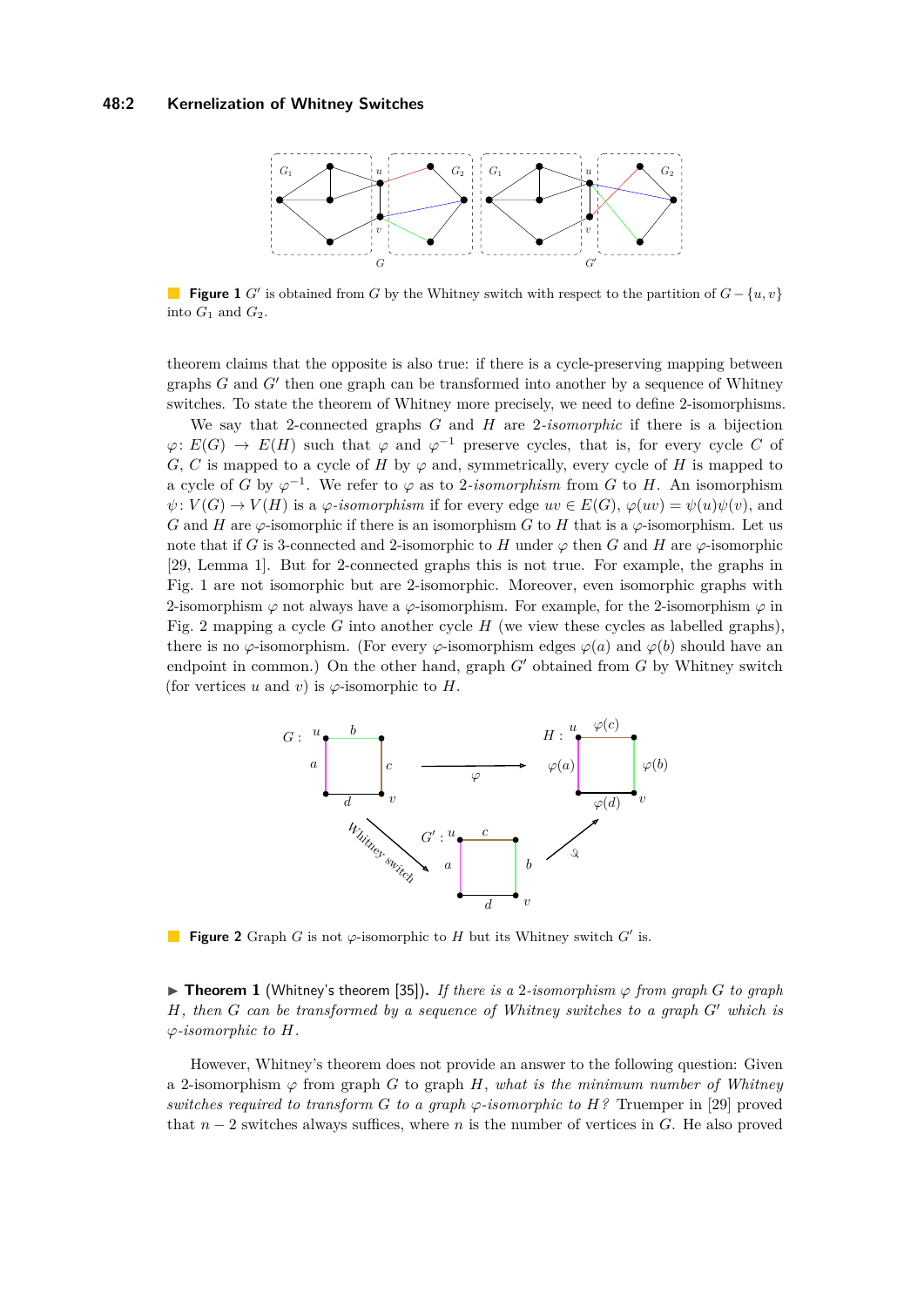that this upper bound it tight, that is, there are graphs *G* and *H* for which  $n-2$  switches are necessary. In this paper we study the algorithmic complexity of the following problem about Whitney switches.

| - WHITNEY SWITCHES |                                                                                                                                 |
|--------------------|---------------------------------------------------------------------------------------------------------------------------------|
|                    |                                                                                                                                 |
| Input:             | 2-Isomorphic <i>n</i> -vertex graphs G and H with a 2-isomorphism $\varphi: E(G) \to$                                           |
|                    | $E(H)$ , and a nonnegative integer k.                                                                                           |
| Task:              | Decide whether it is possible to obtain from G a graph G' that $\varphi$ -isomorphic<br>to $H$ by at most $k$ Whitney switches. |
|                    |                                                                                                                                 |

The departure point for our study is an easy reduction (Theorem [4\)](#page-6-0) from SORTING BY Reversals that establishes NP-completeness of Whitney Switches even when input graphs *G* and *H* are cycles. Our main algorithmic result is the following theorem (we postpone the definition of a kernel till Section [2\)](#page-3-0). Informally, it means that the instance of the problem can be compressed in polynomial time to an equivalent instance with two graphs on  $\mathcal{O}(k)$  vertices. It also implies that WHITNEY SWITCHES is fixed-parameter tractable parameterized by *k*.

<span id="page-2-0"></span> $\triangleright$  **Theorem 2.** WHITNEY SWITCHES *admits a kernel with*  $\mathcal{O}(k)$  *vertices and is solvable in*  $2^{\mathcal{O}(k \log k)} \cdot n^{\mathcal{O}(1)}$  *time.* 

While Theorem [2](#page-2-0) is not restricted to planar graphs, pipelined with the well-known connection of planar embeddings and Whitney switches, it can be used to obtain interesting algorithmic consequences about distance between planar embeddings of a graph. Recall that graphs *G* and  $G^*$  are called abstractly dual if there is a bijection  $\pi: E(G) \to E(G^*)$  such that edge set  $E \subseteq E(G)$  forms a cycle in *G* if and only if  $\pi(E)$  is a minimal edge-cut in  $G^*$ . By another classical theorem of Whitney [\[34\]](#page-18-4), a graph *G* has a dual graph if and only if *G* is planar. Moreover, an embedding of a planar graph into a sphere is uniquely defined by the planar graph *G* and edges of the faces, or equivalently, its dual graph *G*<sup>∗</sup> . While every 3-connected planar graph has a unique embedding into the sphere, a 2-connected graph can have several non-equivalent embeddings, and hence several non-isomorphic dual graphs. If  $G_1^*$  and  $G_2^*$  are dual graphs of graph *G*, then  $G_1^*$  is 2-isomorphic to  $G_2^*$ . Then by Theorem [1,](#page-1-2) by a sequence of Whitney switches  $G_1^*$  can be transformed into  $G_2^*$ , or equivalently, the embedding of  $G$  corresponding to  $G_1^*$  can be transformed to embedding of  $G$  corresponding to  $G_2^*$ . We refer to the survey of Carsten Thomassen [\[28,](#page-18-5) Section 2.2] for more details. By Theorem [2,](#page-2-0) we have that given two planar embeddings of a (labelled) 2-connected graph *G*, deciding whether one embedding can be transformed into another by making use of at most *k* Whitney switches, admits a kernel of size  $\mathcal{O}(k)$  and is fixed-parameter tractable.

**Related work.** Whitney's theorem had a strong impact on the development of modern graph and matroid theories. While the original proof is long, a number of simpler proofs are known in the literature. In particular, the work of Truemper in [\[29\]](#page-18-3), whose proof of Whitney's theorem is based on applications of Tutte decomposition [\[30,](#page-18-6) [31\]](#page-18-7). This is also the approach we adapt in our work.

The well-studied problem similar in spirit to WHITNEY SWITCHES is the problem of computing the flip distance for triangulations of a set of points. The parameterized complexity of this problem was studied in  $[10, 23]$  $[10, 23]$  $[10, 23]$ . As we already have mentioned, WHITNEY SWITCHES for planar graphs is equivalent to the problem of computing the Whitney switch distance between planar embeddings. We refer to the survey of Bose and Hurtado [\[4\]](#page-16-0) for the discussion of the relations between geometric and graph variants. The problem is known to be NPcomplete [\[22\]](#page-17-3) and FPT parameterized by the number of flips [\[19\]](#page-17-4). For the special case when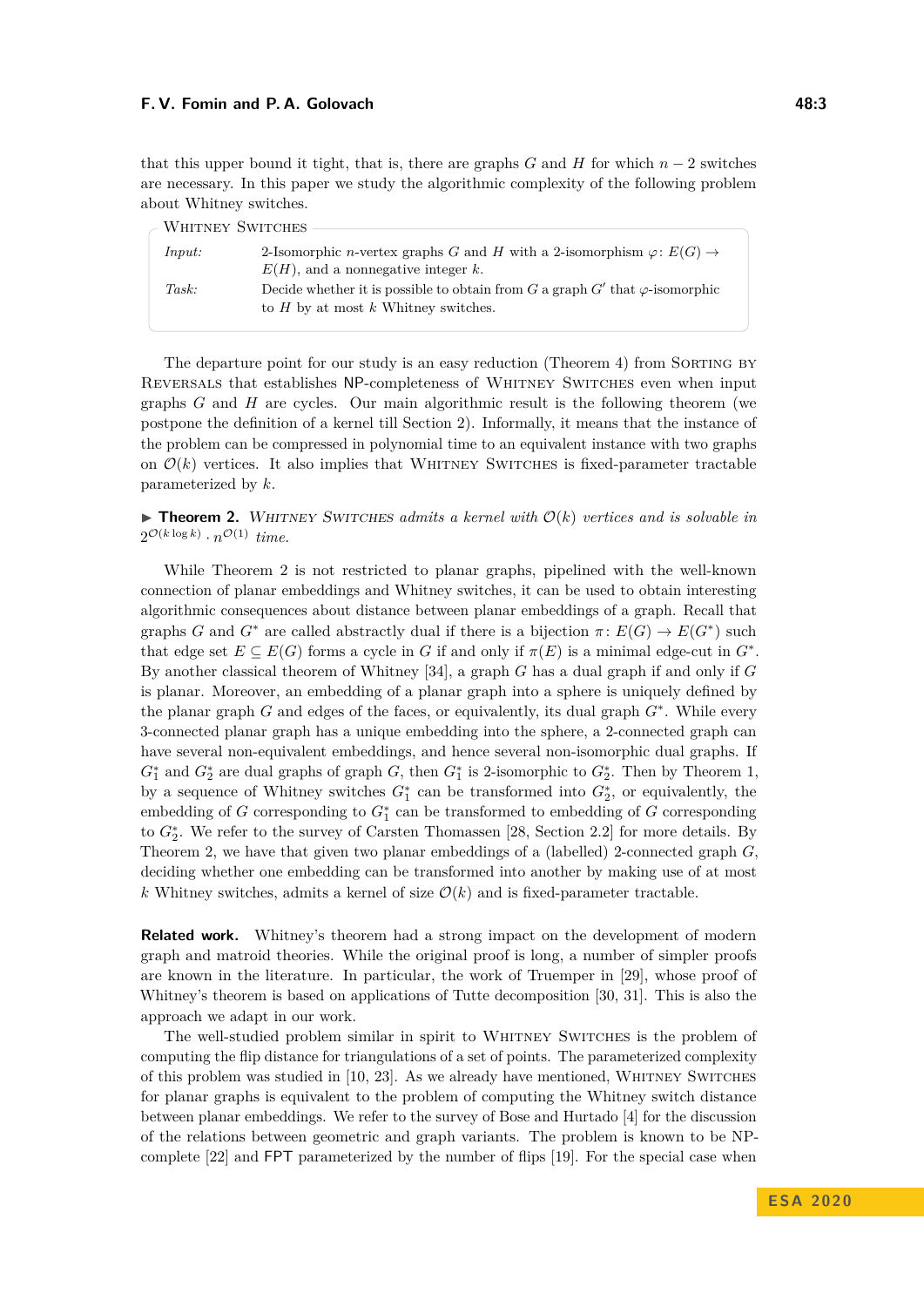#### **48:4 Kernelization of Whitney Switches**

the set of points defines a convex polygon, the problem of computing the flip distance between triangulations is equivalent to computing the rotation distance between two binary trees. For that case linear kernels are known [\[10,](#page-17-1) [23\]](#page-17-2) but for the general case the existence of a polynomial kernel is open.

WHITNEY SWITCHES also can be seen as a reconfiguration problem, study of reconfiguration problems is a popular trend in parameterized complexity, see e.g. [\[24,](#page-17-5) [21\]](#page-17-6).

**Overview of the proof of Theorem [2.](#page-2-0)** The main tool in the construction of the kernel is the classical Tutte decompositions [\[30,](#page-18-6) [31\]](#page-18-7) We postpone the formal definition till Section [2.](#page-3-0) Informally, the Tutte decomposition of a 2-connected graph represents the vertex separators of size two in a tree-like structure. Each node of this tree represents a part of the graph (or *bag*) that is either a 3-connected graph or a cycle, and each edge corresponds to a separator of size two. Then a 2-isomorphism of *G* and *H* allows to establish an isomorphism of the trees representing the Tutte decompositions of the input graphs. After that, potential Whitney switches can be divided into two types: the switches with respect to separators corresponding to the edges of the trees and the switches with respect to separators formed by nonadjacent vertices of a cycle-bag. The switches of the first type are relatively easy to analyze and we can identify necessary switches of this type. The "troublemakers" that make the problem hard are switches of the second type. To deal with them, we use the structural results about sorting of permutations by reversals of Hannenhalli and Pevzner [\[17\]](#page-17-7) adapted for our purposes. This allows us to identify a set of vertices of size  $\mathcal{O}(k)$  that potentially can be used for Whitney switches transforming *G* to *H*. Given such a set of crucial vertices, we simplify the structure of the input graphs and then reduce their size.

**Organization of the paper.** In Section [2,](#page-3-0) we give basic definitions. In Section [3,](#page-5-0) we discuss the Sorting by Reversals problem for permutations that is closely related to Whitney Switches. Section [4](#page-8-0) contains structural results used by our kernelization algorithm, and in Section [5,](#page-10-0) we give the algorithm itself. We conclude in Section [6](#page-14-0) by discussing further directions of research. Due to space constraints, the proofs are either omitted or just sketched. The details are given in the full version of the paper [\[15\]](#page-17-8).

### <span id="page-3-0"></span>**2 Preliminaries**

**Graphs.** All graphs considered in this paper are finite undirected graphs without loops or multiple edges, unless it is specified explicitly that we consider directed graphs (in Section [6](#page-14-0) we deal with tournaments). We follow the standard graph theoretic notation and terminology (see, e.g., [\[13\]](#page-17-9)). For each of the graph problems considered in this paper, we let  $n = |V(G)|$ and  $m = |E(G)|$  denote the number of vertices and edges, respectively, of the input graph  $G$ if it does not create confusion. A pair  $(A, B)$ , where  $A, B \subseteq V(G)$ , is a *separation* of *G* if  $A \cup B = V(G)$ ,  $A \setminus B \neq \emptyset$ ,  $B \setminus A \neq \emptyset$  and *G* has no edge *uv* with  $u \in A \setminus B$  and  $v \in B \setminus A$ ; |*A* ∩ *B*| is the *order* of the separation. If the order is 2, then we say that (*A, B*) is a *Whitney separation.* A set  $S \subseteq V(G)$  is a *separator* of *G* if there is a separation  $(A, B)$  of *G* with  $S = A \cap B$ .

**Whitney switches.** It is convenient to define Whitney switches using separations. Let *G* be a 2-connected graph. Let also  $(A, B)$  be a Whitney separation of *G* with  $A \cap B = \{u, v\}$ . The *Whitney switch* operation with respect to  $(A, B)$  transforms *G* as follows: take  $G[A]$  and  $G[B]$ and identify the vertex *u* of  $G[A]$  with the vertex *v* of  $G[B]$  and, symmetrically, *v* of  $G[A]$  with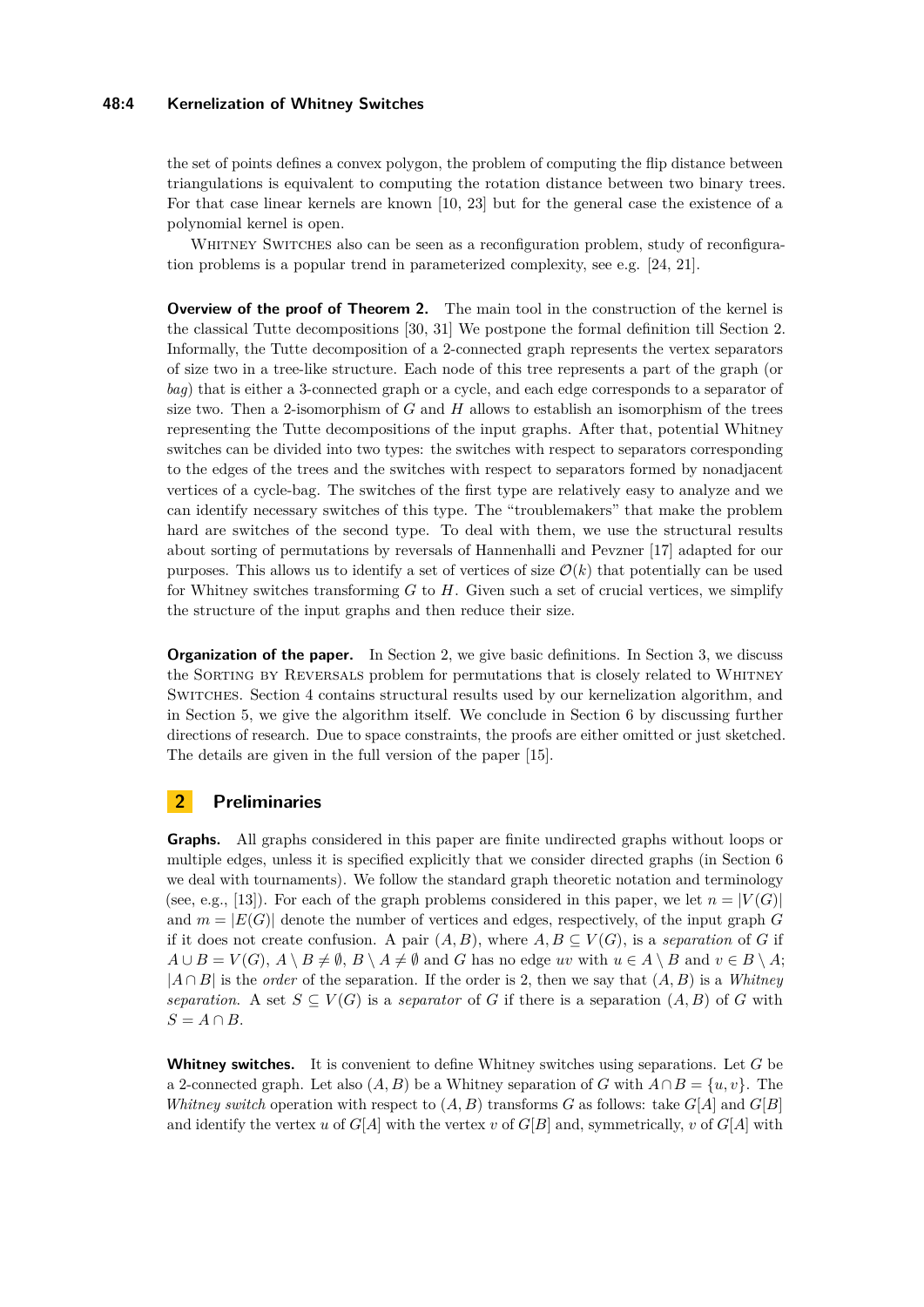*u* of  $G[B]$ ; if *u* and *v* are adjacent in *G*, then the edges *uv* of  $G[A]$  and  $G[B]$  are identified as well. Let *G'* be the obtained graph. We define the mapping  $\sigma_{(A,B)}$ :  $E(G) \to E(G')$ that maps the edges of  $G[A]$  and  $G[B]$ , respectively, to themselves. It is easy to see that  $\sigma_{(A,B)}$  is a 2-isomorphism of *G* to *G'*. Therefore, if  $\varphi$  is a 2-isomorphism of *G* to a graph *H*, then  $\varphi \circ \sigma_{(A,B)}^{-1}$  is a 2-isomorphism of *G'* to *H*. To simplify notation, we assume, if it does not create confusion, that the sets of edges of  $G$  and  $G'$  are identical and we only change incidences by switching. In particular, under this assumption, we have that  $\varphi \circ \sigma_{(A,B)}^{-1} = \varphi$ . We also assume that the graphs  $G$  and  $G'$  have the same sets of vertices.

**Tutte decomposition.** Our kernelization algorithm for WHITNEY SWITCHES is based on the classical result of Tutte [\[30,](#page-18-6) [31\]](#page-18-7) about decomposing of 2-connected graphs via separators of size two. Following Courcelle [\[11\]](#page-17-10), we define Tutte decompositions in the terms of tree decompositions.

A *tree decomposition* of a graph *G* is a pair  $\mathcal{T} = (T, \{X_t\}_{t \in V(T)})$ , where *T* is a tree whose every node *t* is assigned a vertex subset  $X_t \subseteq V(G)$ , called a bag, such that the following three conditions hold:

**(T1)**  $\bigcup_{t \in V(T)} X_t = V(G)$ , that is, every vertex of *G* is in at least one bag,

- **(T2)** for every  $uv \in E(G)$ , there exists a node *t* of *T* such that the bag  $X_t$  contains both *u* and *v*,
- **(T3)** for every  $v \in V(G)$ , the set  $T_v = \{t \in V(T) \mid v \in X_t\}$ , i.e., the set of nodes whose corresponding bags contain *v*, induces a connected subtree of *T*.

To distinguish between the vertices of the decomposition tree *T* and the vertices of the graph *G*, we will refer to the vertices of *T* as *nodes*.

Let  $\mathcal{T} = (T, \{X_t\}_{t \in V(T)})$  be a tree decomposition of *G*. The *torso* of  $X_t$  for  $t \in V(T)$  is the graph obtained from  $G[X_t]$  by additionally making adjacent every two distinct vertices  $u, v \in X_t$  such that there is  $t' \in V(T)$  adjacent to *t* with  $u, v \in X_t \cap X_{t'}$ . For adjacent  $t, t' \in V(T), X_t \cap X_{t'}$  is the *adhesion set* of the bags  $X_t$  and  $X_{t'}$  and  $|X_t \cap X_{t'}|$  is the *adhesion* of the bags. The maximum adhesion of adjacent bags is called the *adhesion* of the tree decomposition.

Let *G* be a 2-connected graph. A tree decomposition  $\mathcal{T} = (T, \{X_t\}_{t \in V(T)})$  is said to be a *Tutte decomposition* if  $\mathcal T$  is a tree decomposition of adhesion 2 such that there is a partition  $(W_2, W_{\geq 3})$  of  $V(T)$  such that the following holds:

**(T4)**  $|X_t| = 2$  for  $t \in W_2$  and  $|X_t| \geq 3$  for  $t \in W_{\geq 3}$ ,

- **(T5)** the torso of  $X_t$  is either a 3-connected graph or a cycle for every  $t \in W_{\geq 3}$ ,
- **(T6)** for every  $t \in W_2$ ,  $d_T(t) \geq 2$  and  $t' \in W_{\geq 3}$  for each neighbor  $t'$  of  $t$ ,
- **(T7)** for every  $t \in W_{\geq 3}$ ,  $t' \in W_2$  for each neighbor  $t'$  of  $t$ ,
- **(T8)** if  $t \in W_2$  and  $d_T(t) = 2$ , then for the neighbors  $t'$  and  $t''$  of  $t$ , either the torso of  $t'$  or the torso of  $t''$  is a 3-connected graph or the vertices of  $X_t$  are adjacent in  $G$ .

Notice that the bags  $X_t$  for  $t \in W_2$  are distinct separators of *G* of size two, and  $X_t \subseteq X_{t'}$ for  $t \in W_2$  and  $t' \in N_T(t)$ . Observe also that if  $\{u, v\}$  is a separator of *G* of size two, then either  $\{u, v\} = X_t$  for some  $t \in W_2$  or  $u, v \in X_t$  for  $t \in W_{\geq 3}$  such that the torso of  $X_t$  is a cycle and *u* and *v* are nonadjacent vertices of the torso.

Combining the results of Tutte [\[30,](#page-18-6) [31\]](#page-18-7) and of Hopcroft and Tarjan [\[18\]](#page-17-11), we state the following proposition.

<span id="page-4-0"></span>I **Proposition 3** ([\[30,](#page-18-6) [31,](#page-18-7) [18\]](#page-17-11))**.** *A 2-connected graph G has a unique Tutte decomposition that can be constructed in linear time.*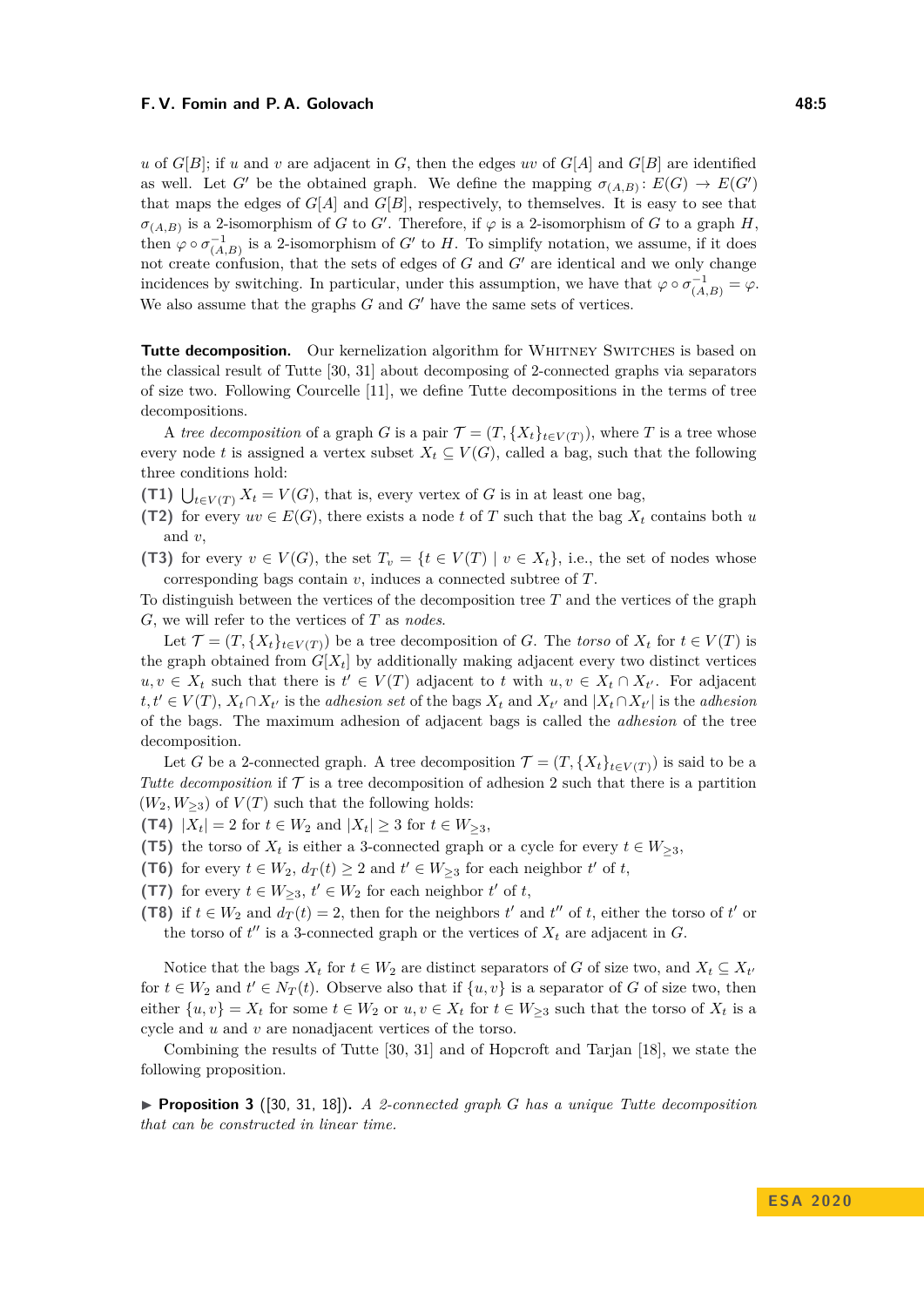#### **48:6 Kernelization of Whitney Switches**

**Parameterized Complexity and Kernelization.** We refer to the books [\[12,](#page-17-12) [14,](#page-17-13) [16\]](#page-17-14) for the detailed introduction to the field. Here we only give the most basic definitions. In the Parameterized Complexity theorey, the computational complexity is measured as a function of the input size *n* of a problem and an integer *parameter k* associated with the input. A parameterized problem is said to be *fixed parameter tractable* (or FPT) if it can be solved in time  $f(k) \cdot n^{\mathcal{O}(1)}$  for some function *f*. A *kernelization* algorithm for a parameterized problem  $\Pi$  is a polynomial algorithm that maps each instance  $(I, k)$  of  $\Pi$  to an instance  $(I', k')$  of  $\Pi$  such that (i)  $(I, k)$  is a yes-instance of  $\Pi$  if and only if  $(I', k')$  is a yes-instance of II, and (ii)  $|I'| + k'$  is bounded by  $f(k)$  for a computable function *f*. Respectively,  $(I', k')$  is a *kernel* and *f* is its *size*. A kernel is *polynomial* if *f* is polynomial. It is common to present a kernelization algorithm as a series of *reduction rules*. A reduction rule for a parameterized problem is an algorithm that takes an instance of the problem and computes in polynomial time another instance that is more "simple" in a certain way. A reduction rule is *safe* if the computed instance is equivalent to the input instance.

# <span id="page-5-0"></span>**3 Sorting by reversals**

Sorting by reversals is the classical problem with many applications including bioinformatics. We refer to the book of Pevzner [\[25\]](#page-17-15) for the detailed survey of results and applications of this problem. This problem is also strongly related to Whitney Switches– solving the problem for two cycles is basically the same as sorting circular permutations by reversals. First we use this relation to observe the NP-completeness. But we also need to establish some structural properties of sorting by reversals which will be used in kernelization algorithm.

Let  $\pi = (\pi_1, \ldots, \pi_n)$  be a permutation of  $\{1, \ldots, n\}$ , that is, a bijective mapping of  $\{1, \ldots, n\}$  to itself. Throughout this section, all considered permutations are permutations of  $\{1, \ldots, n\}$ . For  $1 \leq i \leq j \leq n$ , the *reversal*  $\rho(i, j)$  reverse the order of elements  $\pi_i, \ldots, \pi_j$ and transforms  $\pi$  into

$$
\rho(i,j) \circ \pi = (\pi_1, \ldots, \pi_{i-1}, \pi_j, \pi_{j-1}, \ldots, \pi_i, \pi_{j+1}, \ldots, \pi_n).
$$

The *reversal distance*  $d(\pi, \sigma)$  between two permutations  $\pi$  and  $\sigma$  is the minimum number of reversals needed to transform  $\pi$  to  $\sigma$ . For a permutation  $\pi$ ,  $d(\pi) = d(\pi, \iota)$ , where  $\iota$  is the identity permutation; note that  $d(\pi, \sigma) = d(\sigma^{-1} \circ \pi, \iota)$  and this means that computing the reversal distance can be reduced to sorting a permutation by the minimum number of reversals.

These definitions can be extended for circular permutations (further, we may refer to usual permutations as *linear* to avoid confusion). We say that  $\pi^c = (\pi_1, \ldots, \pi_n)$  is a *circular* permutation if  $\pi^c$  is the class of the permutations that can be obtained from the linear permutation  $(\pi_1, \ldots, \pi_n)$  by *rotations* and *reflections*, that is, all the permutations

 $(\pi_1, \ldots, \pi_n), (\pi_n, \pi_1, \ldots, \pi_{n-1}), \ldots, (\pi_2, \ldots, \pi_n, \pi_1),$ 

and

$$
(\pi_n, \ldots, \pi_1), (\pi_1, \pi_n, \ldots, \pi_2), \ldots, (\pi_{n-1}, \ldots, \pi_1, \pi_n)
$$

composing one class are identified, meaning that we do not distinguish them when discussing circular permutations. The *circular reversals*  $\rho^{c}(i, j)$  and *circular reversal distance*  $d^{c}(\pi^{c}, \sigma^{c})$ and  $d^c(\pi^c)$  are defined in the same way as for linear permutations.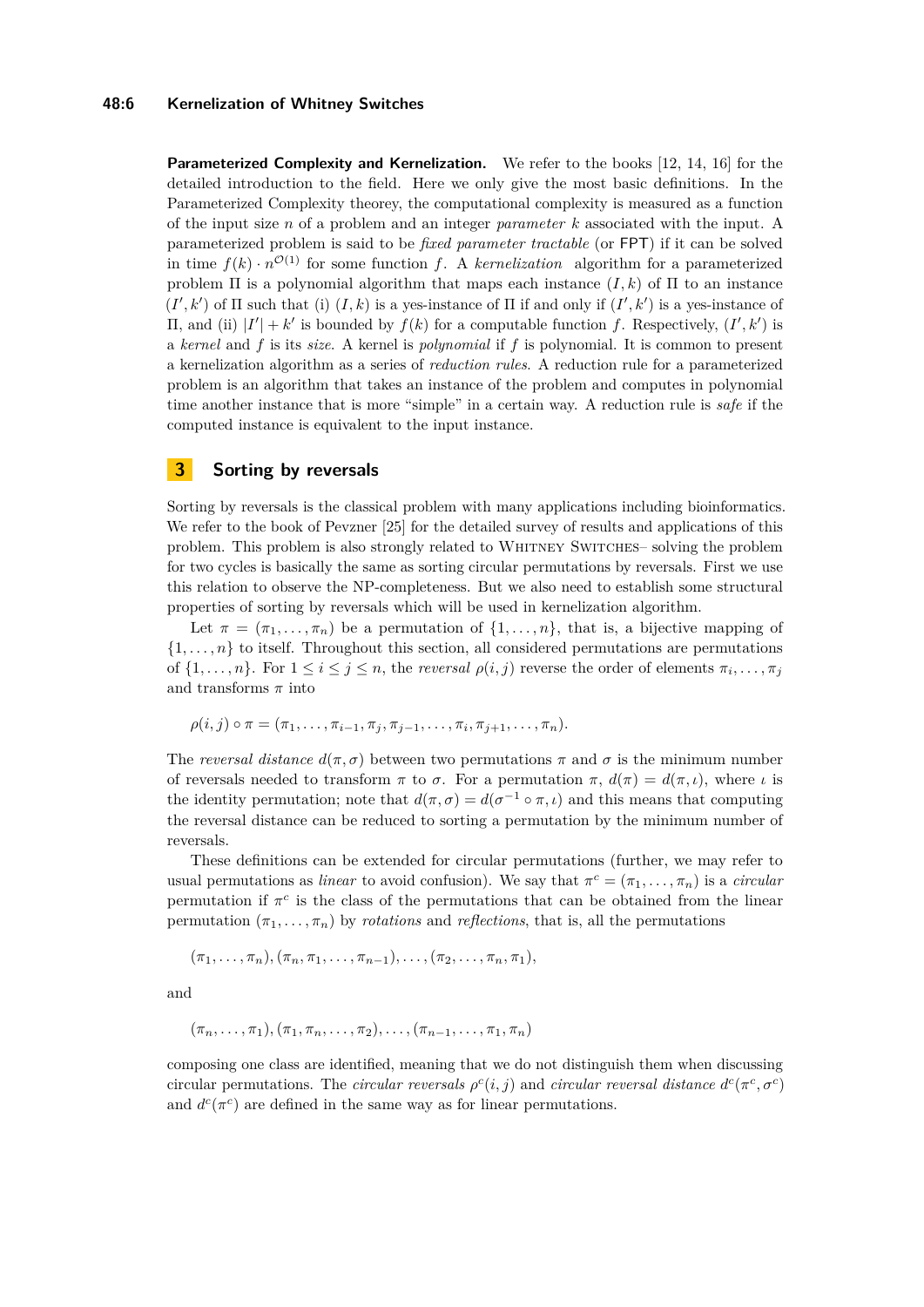<span id="page-6-1"></span>

**Figure 3** The construction of *G*<sup> $\prime$ </sup> that is  $\varphi$ -isomorphic to *H* by the Whitney switches corresponding to the sorting by reversals  $(3,4,1,2,5,6) \rightarrow (1,4,3,2,5,6) \rightarrow (1,2,3,4,5,6); \varphi(e_i) = e'_i$  for  $i \in$ {1*, . . . ,* 6}, the vertices of the separators for the switches are shown in black.

To see the connection between Whitney switches and circular reversals of permutations, consider a cycle *G* with the vertices  $v_1, \ldots, v_n$  for  $n \geq 4$  taken in the cycle order and the edges  $e_i = v_{i-1}v_i$  for  $i \in \{1, ..., r\}$  assuming that  $v_0 = v_n$ . Let  $1 \leq i \leq j \leq n$  be such that  $v_i$  and  $v_j$  are not adjacent. Then the Whitney switch with respect to  $(A, B)$ , where  $A = \{v_1, \ldots, v_i\} \cup \{v_j, \ldots, v_n\}$  and  $B = \{v_i, \ldots, v_j\}$  is equivalent to applying the reversal  $\rho^{c}(i+1,j)$  to the circular permutation  $(e_1,\ldots,e_n)$  of the edges of *G*. Moreover, let *H* be a cycle with *n* vertices and denote by  $e'_1, \ldots, e'_n$  its edges in the cycle order. Notice that every bijection  $\varphi: E(G) \to E(H)$  is a 2-isomorphism of *G* to *H*, and *G* and *H* are  $\varphi$ -isomorphic if and only if the circular permutation  $\pi^c = (\varphi^{-1}(e'_1), \ldots, \varphi^{-1}(e'_n))$  is the same as  $\sigma^c = (e_1, \ldots, e_n)$ . Clearly, we can assume that  $\pi^c$  is a permutation of  $\{1, \ldots, n\}$  and  $\sigma^c$  is the identity permutation. Then *G* can be transformed to a graph  $G' \varphi$ -isomorphic to *H* by at most *k* Whitney switches if and only if  $d^c(\pi^c) \leq k$ . An example is shown in Fig. [3.](#page-6-1)

In particular, the above observation implies the hardness of Whitney Switches, because the computing of the reversal distances is known to be NP-hard. For linear permutations, this was shown by Caprara in [\[7\]](#page-16-1). Then Solomon, Sutcliffe, and Lister [\[27\]](#page-17-16) proved that it is NP-complete to decide, given a circular permutation  $\pi^c$  and a nonnegative integer  $k$ , whether  $d^c(\pi^c) \leq k$ . This brings us to the following result.

#### <span id="page-6-0"></span>▶ **Theorem 4.** WHITNEY SWITCHES is NP-complete even when restricted to cycles.

For our kernelization algorithm, we need some further structural results about reversals in an optimal sorting sequence.

Let  $\pi = (\pi_1, \ldots, \pi_n)$  be a linear permutation. For  $1 \leq i \leq j \leq n$ , we say that  $(\pi_i, \ldots, \pi_j)$ is an *interval* of  $\pi$ . An interval  $(\pi_i, \ldots, \pi_j)$  is called a *block* if either  $i = j$  or  $i < j$  and for every  $h \in \{i+1,\ldots,j\}, |\pi_{h-1} - \pi_h| = 1$ , that is, a block is formed by consecutive integers in *π* in either the ascending or descending order. An inclusion maximal block is called a *strip*. In other words, a strip is an inclusion maximal interval that has no *breakpoint*, that is, a pair of elements  $\pi_{h-1}, \pi_h$  with  $|\pi_{h-1} - \pi_h| \geq 2$ . It is said that a reversal  $\rho(p,q)$  *cuts* a strip  $(\pi_i, \ldots, \pi_j)$  if either  $i < p \leq j$  or  $i \leq q < j$ , that is, the reversals separates elements that are consecutive in the identity permutation.

It is known that there are cases when every optimal sorting by reversal requires a reversal that cuts a strip. For example, as was pointed by Hannenhalli and Pevzner in [\[17\]](#page-17-7), the permutation (3*,* 4*,* 1*,* 2) requires three reversals that do not cut strips, but the sorting can be done by two reversals: <sup>[1](#page-6-2)</sup>

$$
(3,4,1,2) \rightarrow (1,4,3,2) \rightarrow (1,2,3,4).
$$

<span id="page-6-2"></span><sup>&</sup>lt;sup>1</sup> This example can be extended for circular permutations:  $(3, 4, 1, 2, 5, 6) \rightarrow (1, 4, 3, 2, 5, 6) \rightarrow$  $(1, 2, 3, 4, 5, 6).$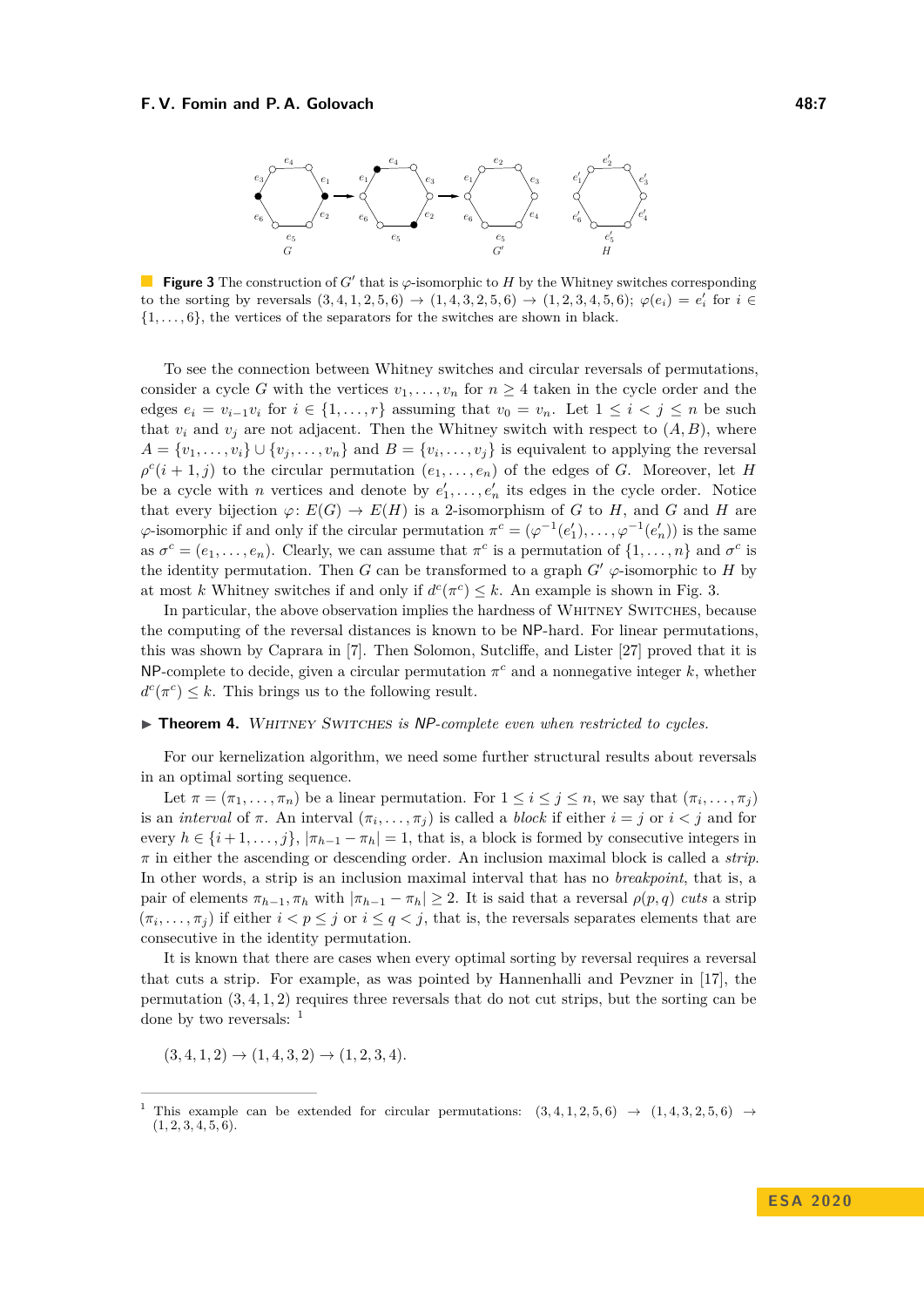#### **48:8 Kernelization of Whitney Switches**

However, it was conjectured by Kececioglu and Sankoff [\[20\]](#page-17-17) that there is an optimal sorting that does not cut strips other than at their first or last elements. This conjecture was proved by Hannenhalli and Pevzner in [\[17\]](#page-17-7). More precisely, they proved that there is an optimal sorting that does not cut strips of length at least three.

It is common for bioinformatics applications, to consider *signed permutations* (see, e.g., [\[25\]](#page-17-15)). In a signed permutation  $\vec{\pi} = (\pi_1, \ldots, \pi_n)$ , each element  $\pi_i$  has its *sign* "-" or "+". Then for  $i, j \in \{1, \ldots, n\}$ , the reversal reverse the sign of each element  $\pi_i, \ldots, \pi_j$ besides reversing their order. We generalize this notion and define *partially signed circular permutations*, where each element has one of the sings: "−", "+" or "no sign". Formally, a partially signed circular permutation  $\vec{\pi}^c = (\langle \pi_1, s_1 \rangle, \ldots, \langle \pi_n, s_n \rangle)$ , where  $(\pi_1, \ldots, \pi_n)$  is a linear permutation and  $s_i \in \{-1, +1, 0\}$  for  $i \in \{1, ..., m\}$ , as the class of the linear permutations that can be obtained from  $(\langle \pi_1, s_1 \rangle, \ldots, \langle \pi_n, s_n \rangle)$  by rotations and reflections such that every reflection reverse signs. For  $i, j \in \{1, \ldots, n\}$ , the reversal

$$
\overrightarrow{\rho}^c(i,j) \circ \overrightarrow{\pi}^c = (\langle \pi_1, s_1 \rangle, \dots, \langle \pi_{i-1}, s_{i-1} \rangle, \langle \pi_j, -s_j \rangle, \dots, \langle \pi_i, -s_i \rangle, \langle \pi_{j+1}, s_{j+1} \rangle \dots, \langle \pi_n, s_n \rangle)
$$

if  $i \leq j$ , and

$$
\overrightarrow{\rho}^{c}(i,j) \circ \overrightarrow{\pi}^{c} = (\langle \pi_{n}, -s_{n} \rangle, \ldots, \langle \pi_{i}, -s_{i} \rangle, \langle \pi_{j+1}, s_{j+1} \rangle, \ldots, \langle \pi_{i-1}, s_{i-1} \rangle, \langle \pi_{j}, -s_{j} \rangle \ldots, \langle \pi_{1}, -s_{1} \rangle)
$$

otherwise.

We say that  $\vec{\pi}^c$  is *signed* if each  $s_i$  is either -1 or +1 and the *signed circular identity permutation* is  $\vec{\tau}^c = (\langle 1, +1 \rangle, \ldots, \langle n, +1 \rangle)$ . Also a partially signed circular permutation  $\vec{\pi}^c = (\langle \pi_1, s_1 \rangle, \ldots, \langle \pi_n, s_n \rangle)$  *agrees in signs* with a signed circular permutation  $\vec{\pi}^{\prime c} =$  $(\langle \pi_1, s'_1 \rangle, \ldots, \langle \pi_n, s'_n \rangle)$  if  $s_i = s'_i$  for  $i \in \{1, \ldots, n\}$  such that  $s_i \neq 0$ , that is, the zero signs are replaced by either  $-1$  or  $+1$  in the signed permutation, and  $\Sigma(\vec{\pi}^c)$  is used to denote the set of all signed circular permutations  $\overrightarrow{\pi}^{ic}$  that agree in signs with  $\overrightarrow{\pi}^{c}$ . Then *reversal distance*  $\overrightarrow{d}^c(\overrightarrow{\pi}^c, \sigma^c)$ , where  $\overrightarrow{\sigma}^c$  is a signed circular permutation, is the minimum number or reversal needed to obtain from  $\vec{\pi}^c$  a partially signed circular permutation  $\vec{\pi}'^c$  that agrees in signs with  $\vec{\sigma}^c$ , and  $\vec{d}^c(\vec{\pi}^c) = \vec{d}^c(\vec{\pi}^c, \vec{\tau}^c)$ . A a sequence of reversals of minimum length that result in a partially signed circular permutation that agrees in signs with  $\vec{t}^c$  is an *optimal sorting* sequence.

Let  $\vec{\pi}^c = (\langle \pi_1, s_1 \rangle, \ldots, \langle \pi_n, s_n \rangle)$  be a partially signed circular permutation. For  $1 \leq i \leq n$  $j \leq n$ , we say that  $(\langle \pi_i, s_i \rangle, \ldots, \langle \pi_j, s_j \rangle)$  and  $(\langle \pi_{j+1}, s_{j+1} \rangle, \ldots, \langle \pi_n, s_n \rangle, \langle \pi_1, s_1 \rangle, \ldots, \langle \pi_i, s_i \rangle)$ are *intervals* of  $\vec{\pi}^c$ . An interval is a *signed block* if it either has size one or for every two consecutive elements  $\langle \pi_{i-1}, s_{i-1} \rangle, \langle \pi_i, s_i \rangle, |\pi_{i-1} - \pi_i| \leq 1$  and, moreover, if the elements of the interval are in the increasing order, then all the signs  $s_i \in \{0, +1\}$ , and if they are in the the decreasing order, then all the signs  $s_i \in \{0, -1\}$ . A *signed strip* is an inclusion maximal signed block. A reversal  $\overrightarrow{\rho}^c(p,q)$  *cuts* an interval if the reversed part includes at least one element of the interval and excludes at least one element of the interval. We use the result of Hannenhalli and Pevzner [\[17\]](#page-17-7) to show the following lemma.

<span id="page-7-0"></span>**► Lemma 5.** For a signed circular permutation  $\vec{\pi}^c$ , there is an optimal sorting sequence *such that no reversal in the sequence cuts the interval formed by a signed strip of*  $\vec{\pi}^c$  *of length at least* 5*.*

Notice that we do not claim that no reversal cuts a strip of length at least 5 that is obtained by performing the previous reversals; only the long strips of the initial permutation  $\vec{\pi}^c$  are not cut by any reversal in the sorting sequence.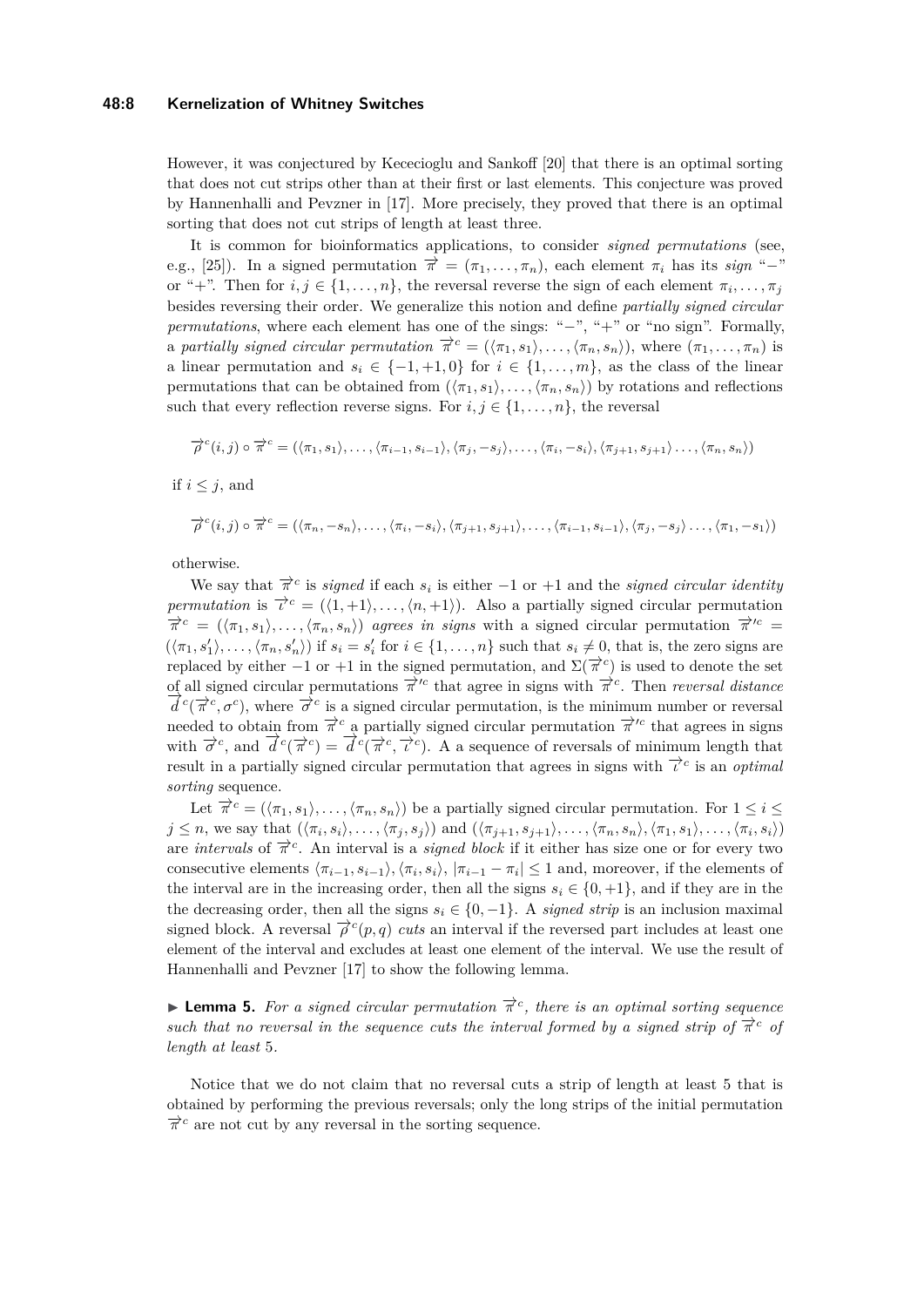# <span id="page-8-0"></span>**4 Tutte decomposition and 2-isomorphisms**

In this section we provide a number of auxiliary results about 2-isomorphisms and Tutte decompositions.

We need the following folklore observation about  $\varphi$ -isomorphisms that we prove for completeness. For this, we extend  $\varphi$  on sets of edges in standard way, that is,  $\varphi(A) = {\varphi(e)}$  $e \in A$  and  $\varphi(\emptyset) = \emptyset$ .

<span id="page-8-1"></span>I **Lemma 6.** *Let G and H be n-vertex* 2*-connected* 2*-isomorphic graphs with a* 2*-isomorphism*  $\varphi$ *. Then G* and *H* are  $\varphi$ -isomorphic if and only if there is a bijective mapping  $\psi: V(G) \to$  $V(H)$  such that for every  $v \in V(G)$ ,  $\varphi(E_G(v)) = E_H(\psi(v))$ . Moreover, G and H are  $\varphi$ *isomorphic if and only if*  $\varphi$  *bijectively maps the family of the sets of edges*  $\{E_G(v) \mid v \in V(G)\}$ *to the family*  ${E_H(v) \mid v \in V(H)}$ *, and this property can be checked in polynomial time.* 

By Lemma [6,](#page-8-1) we can restate the task of Whitney Switches and ask whether it is possible to obtain a graph  $G'$  by performing at most  $k$  Whitney switches starting from  $G$  with the property that the extension of  $\varphi$  to the family of sets  $\{E_{G'}(v) \mid v \in V(G')\}$  bijectively maps this family to  ${E_H(v) | v \in V(H)}.$ 

We use Whitney's theorem [\[35\]](#page-18-0)(see also [\[29\]](#page-18-3)).

<span id="page-8-2"></span>**Proposition 7** ([\[35\]](#page-18-0)). Let G and H be *n*-vertex graphs and let  $\varphi$  be a 2-isomorphism of G *to H. Then there is a finite sequence of Whitney switches such that the graph G*<sup>0</sup> *obtained from*  $G$  *by these switches is*  $\varphi$ *-isomorphic to*  $H$ *.* 

We also use the property of 3-connected graphs explicitly given by Truemper [\[29\]](#page-18-3). It also can be derived from Proposition [7.](#page-8-2)

<span id="page-8-3"></span>**Proposition 8** ([\[29\]](#page-18-3)). Let G and H be 3-connected *n*-vertex graphs and let  $\varphi$  be a 2*isomorphism of*  $G$  *to*  $H$ *. Then*  $G$  *and*  $H$  *are*  $\varphi$ *-isomorphic.* 

Throughout this section we assume that *G* and *H* are *n*-vertex 2-connected graphs and let  $\varphi$  be a 2-isomorphism of *G* to *H*. Let also  $\mathcal{T}^{(1)} = (T^{(1)}, \{X_t^{(1)}\}_{t \in V(T^{(1)})})$  and  $\mathcal{T}^{(2)} = (T^{(2)}, \{X_t^{(2)}\}_{t \in V(T^{(2)})})$  be the Tutte decompositions of *G* and *H*, respectively, and denote by  $(W_2^{(h)}, W_{\geq 3}^{(h)})$  the partition of  $V(T^{(h)})$  satisfying (T4)–(T8) for  $h = 1, 2$ . We use Lemma [6](#page-8-1) and Propositions [7](#page-8-2) and [8](#page-8-3) to show the following lemmata.

- <span id="page-8-4"></span>**I Lemma 9.** *There is an isomorphism*  $\alpha$  *of*  $T^{(1)}$  *to*  $T^{(2)}$  *such that*
- (i) *for every*  $t \in V(T^{(1)}), |X_t^{(1)}| = |X_{\alpha(t)}^{(2)}|$ *(2)*  $\alpha(t)$ , *in particular,*  $t \in W_2^{(1)}$   $(t \in W_{\geq 3}^{(1)}$  $\sum_{i=3}^{(1)}$ , *respectively if and only if*  $\alpha(t) \in W_2^{(2)}$   $(\alpha(t) \in W_{\geq 3}^{(2)}$  $\sum_{\geq 3}^{(2)}$ , respectively),
- **(ii)** *for every t* ∈  $W_{>3}^{(1)}$  $\sum_{k\geq 3}^{(1)}$ , the torso of  $X_t^{(1)}$  is a 3-connected graph (a cycle, respectively) if *and only if the torso of*  $X^{(2)}_{\alpha}$  $\alpha(t)$  is a 3-connected graph (a cycle, respectively),
- (iii) *for every*  $t \in V(T^{(1)}), \varphi(E(G[X_t^{(1)}]) = E(H[X_{\alpha(t)}^{(2)}])$  $\binom{2}{\alpha(t)}$ .

Let *F* be a 2-connected graph. Let also  $\mathcal{T} = (T, \{X_t\}_{t \in V(T)})$  be the Tutte decomposition of *F* and let  $(W_2, W_{\geq 3})$  be the partition of  $V(T)$  satisfying (T4)–(T8). We denote by  $\widehat{F}$  the graph obtained from *F* by making the vertices of  $X_t$  adjacent for every  $t \in W_2$ . We say that  $\widehat{F}$  is the *enhancement* of *F*. Note that  $\mathcal T$  is the Tutte decomposition of  $\widehat{F}$  and the torso of each bag  $X_t$  is  $\widehat{F}[X_t]$ . Notice also that  $(A, B)$  is a Whitney separation of *F* if and only if  $(A, B)$  is a Whitney separation of  $\widehat{F}$ . We also say that *F* is *enhanced* if  $F = \widehat{F}$ .

To simplify the arguments in our proofs, it is convenient for us to switch from 2 isomorphisms of graphs to 2-isomorphisms of their enhancements. By Lemma [9,](#page-8-4) there is an isomorphism  $\alpha$  of  $T^{(1)}$  to  $T^{(2)}$  satisfying conditions (i) – (ii) of the lemma. We define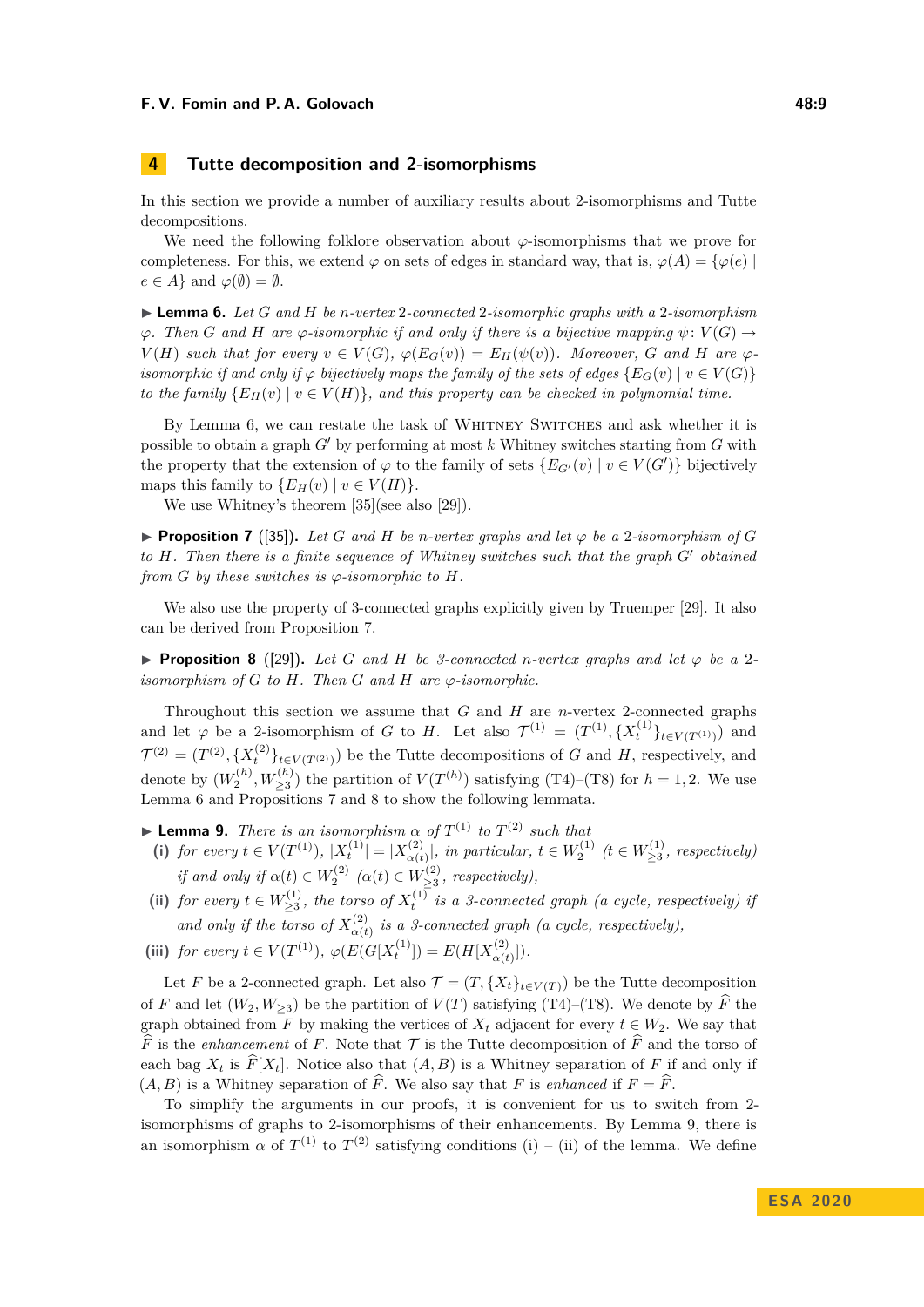#### **48:10 Kernelization of Whitney Switches**

the *enhanced* mapping  $\hat{\varphi}$ :  $E(G) \to E(H)$  such that  $\hat{\varphi}(e) = \varphi(e)$  for  $e \in E(G)$ , and for each  $E(\hat{G}) \setminus E(G)$  with its and vertices in  $Y^{(1)}$  for earns  $t \in W^{(1)}$  are define  $\hat{\varphi}(e)$  to the edge  $e \in E(\widehat{G}) \setminus E(G)$  with its end-vertices in  $X_t^{(1)}$  for some  $t \in W_2^{(1)}$ , we define  $\widehat{\varphi}(e)$  be the edge with the end-vertices in  $X^{(2)}_{\alpha\alpha}$  $\alpha(t)$ .<br>  $\alpha(t)$ 

<span id="page-9-0"></span>**► Lemma 10.** *The mapping*  $\hat{\varphi}$  *is a* 2*-isomorphism of*  $\hat{G}$  *to*  $\hat{H}$ *. Moreover, a sequence of Whitney switches makes*  $G \varphi$ -isomorphic to  $H$  *if and only if the same sequence makes*  $\widehat{G}$  $\widehat{\varphi}$ -isomorphic to  $\widehat{H}$ *.* 

Lemma [10](#page-9-0) allows us to consider enhanced graph and this is useful, because we can strengthen the claim of Lemma [9.](#page-8-4)

<span id="page-9-1"></span>**I Lemma 11.** Let G and H be enhanced graphs. Then there is an isomorphism  $\alpha$  of  $T^{(1)}$  to *T* (2) *such that conditions (i)–(iii) of Lemma [9](#page-8-4) are fulfilled and, moreover,* (iv) *for every*  $t \in V(T^{(1)}), G[X_t^{(1)}]$  *is isomorphic to*  $H[X_{\alpha(t)}^{(2)}]$  $\begin{bmatrix} 2 \ \alpha(t) \end{bmatrix}$ . *Moreover, if*  $G[X_t^{(1)}]$  *is 3-connected, then*  $G[X_t^{(1)}]$  *is*  $\varphi$ -*isomorphic to*  $H[X_{\alpha(t)}^{(2)}]$  $\begin{bmatrix} 2 \ \alpha(t) \end{bmatrix}$ .

For the remaining part of the sections, we assume that *G* and *H* are enhanced graphs and  $\alpha$  is the isomorphism of  $T^{(1)}$  to  $T^{(2)}$  satisfying conditions (i)–(iv) of Lemmas [9](#page-8-4) and [11.](#page-9-1)

Our next aim is to investigate properties of the sequences of Whitney switches that are used in solutions for WHITNEY SWITCHES. For a sequence  $S$  of Whitney switches such that the graph *G*<sup> $\prime$ </sup> obtained from *G* by applying this sequence is  $\phi$ -isomorphic to *H*, we say that S is an  $H$ -sequence. We also say that S is *minimum* if S has minimum length.

For  $t \in W_{>3}^{(1)}$ <sup>(1</sup>)</sup>/<sub>23</sub>, we say that  $X_t$ <sup>(1)</sup> is *ϕ-good* if  $G[X_t^{(1)}]$  is *ϕ*-isomorphic to  $H[X_{\alpha(t)}^{(2)}]$  $\alpha(t)$ , and  $X_t^{(1)}$  is  $\varphi$ -bad otherwise. Notice that if  $G[X_t^{(1)}]$  is 3-connected, then  $X_t^{(1)}$  is  $\varphi$ -good but this not always so if  $G[X_t^{(1)}]$  is a cycle.

<span id="page-9-2"></span>

**Figure 4** An example of a  $\varphi$ -good segment;  $\varphi(e_i) = e'_i$  for  $i \in \{1, \ldots, 18\}$ , the vertices of the segment are white.

Let  $t \in W^{(1)}_{\geq 3}$  $\sum_{\geq 3}^{(1)}$  such that  $X_t^{(1)}$  is  $\varphi$ -bad. Clearly,  $G[X_t^{(1)}]$  is a cycle. Let  $\{t_1, \ldots, t_s\}$  $N_{T^{(1)}}^2(t)$  and denote  $G_t = G[X_t^{(1)} \cup \bigcup_{i=1}^s X_{t_i}^{(1)}]$  and  $H_{\alpha(t)} = H[X_{\alpha(t)}^{(2)}]$ <sup>*α*</sup>(*t*) ∪ ∪<sup>*s*</sup><sub>*i*=1</sub> *X*<sup>(2)</sup><sub>*α*(*t*</sub>  $\left[\alpha(t_i)\right]$ . Let  $P = v_0 \cdots v_r$  be a path in  $G[X_t^{(1)}]$  and  $e_i = v_{i-1}v_i$  for  $i \in \{1, \ldots, r\}$ . We say that P a  $\varphi$ -good *segment* of  $X_t^{(1)}$  if the following holds (see Fig. [4](#page-9-2) for an example):

- **(i)** the length of *P* is at least 5,
- (ii) there is a path  $P' = u_0 \cdots u_r$  in  $H[X_{\alpha(t)}^{(2)}]$  $a_{\alpha(t)}^{(2)}$  such that  $u_{i-1}u_i = \varphi(e_i)$  for all  $i \in \{1, ..., r\}$ ,
- (iii) for every  $i \in \{1, ..., r\}$  and for every  $t' \in W^{(1)}_{>3}$  $\sum_{t=3}^{(1)}$  such that  $X_t^{(1)} \cap X_{t'}^{(1)}$  $t_t^{(1)} = \{v_{i-1}, v_i\}, X_{t'}^{(1)}$  $t'$ is *ϕ*-good,
- (iv) for every  $i \in \{1, ..., r 1\}$ ,  $\varphi(E_{G_t}(v_i)) = E_{H_{\alpha(t)}}(u_i)$ .

For distinct  $t_1, t_2 \in W_{\geq 3}^{(1)}$  with a common neighbor in  $T^{(1)}$ , we say that  $X_{t_1}^{(1)}$  and  $X_{t_2}^{(1)}$ are *mutually*  $\varphi$ -good (see Fig. [5\)](#page-10-1) if they are  $\varphi$ -good and  $G[X_{t_1}^{(1)} \cup X_{t_2}^{(1)}]$  is  $\varphi$ -isomorphic to  $H[X_{\alpha(t)}^{(2)}]$  $\alpha(t_1)$  ∪  $X_{\alpha(t)}^{(2)}$  $\left[\frac{(2)}{\alpha(t_2)}\right]$ .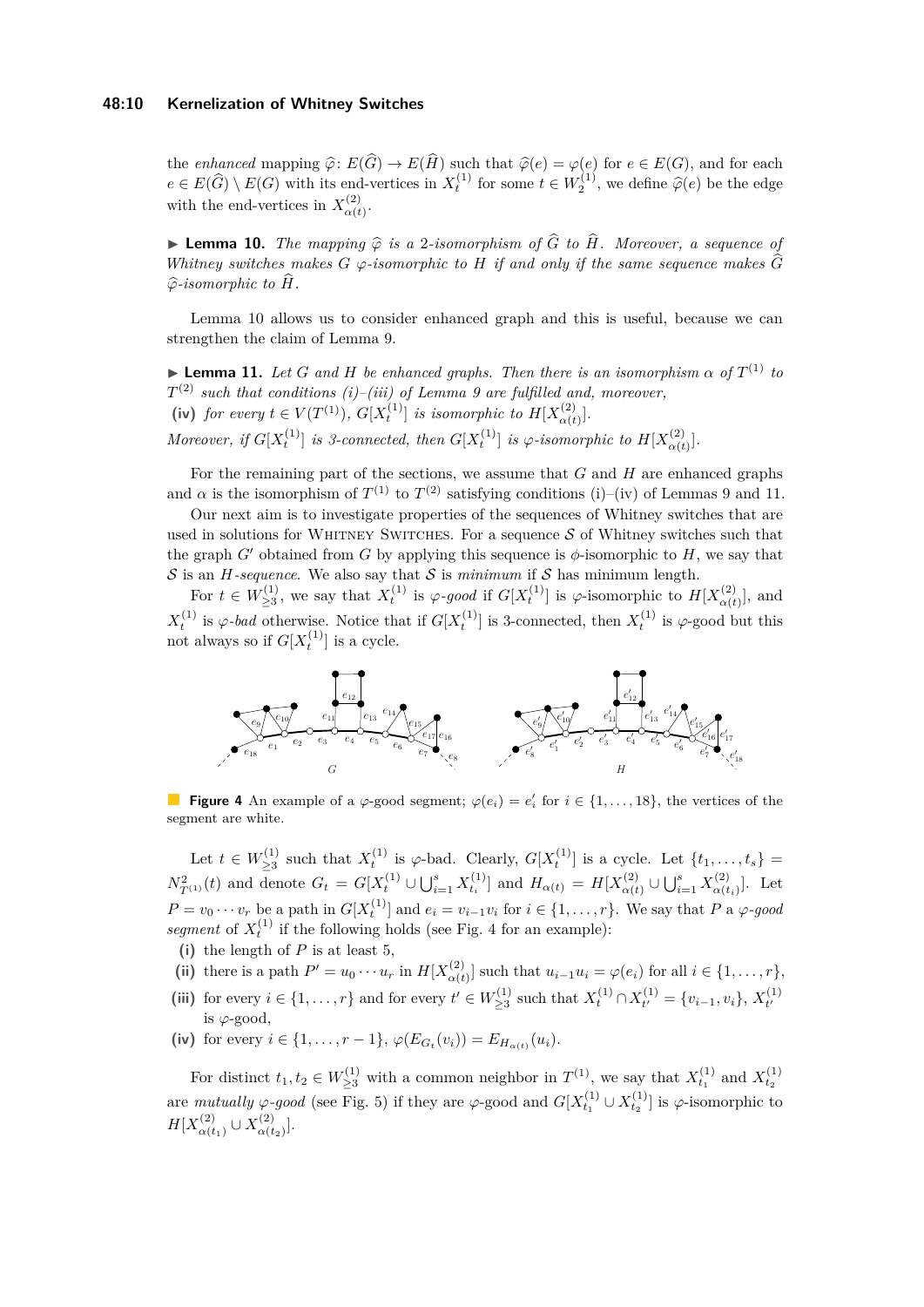<span id="page-10-1"></span>

**Figure 5** Mutually  $\varphi$ -good bags;  $\varphi(e_i) = e'_i$  for  $i \in \{1, \ldots, 7\}$ , the vertices of the mutually  $\varphi$ -good bags of *G* and the corresponding bags of *H* are white.

We say that an *H*-sequence is  $\varphi$ -good if no Whitney switch of S splits (mutually)  $\varphi$ -good bags and segments. Formally, for every switch with respect to some Whitney separation  $(A, B)$  in  $S$ ,

- (i)  $X_t^{(1)} \subseteq A$  or  $X_t^{(1)} \subseteq B$  for every  $\varphi$ -good bag  $X_t^{(1)}$ ,
- (ii)  $V(P) \subseteq A$  or  $V(P) \subseteq B$  for every  $\varphi$ -good segment *P*,
- (iii)  $X_{t_1}^{(1)} \cup X_{t_2}^{(1)} \subseteq A$  or  $X_{t_1}^{(1)} \cup X_{t_2}^{(1)} \subseteq B$  for every two distinct mutually  $\varphi$ -good bags  $X_{t_1}^{(1)}$ and  $X_{t_2}^{(1)}$ .

We prove that it is sufficient to consider  $\varphi$ -good *H*-sequences. The crucial tool for our kernelization algorithm is the following lemma that is proved by using Lemmata [5](#page-7-0) and [11.](#page-9-1) In particular, Lemma [5](#page-7-0) is crucial for showing that we can avoid splitting  $\varphi$ -good segments.

<span id="page-10-2"></span>**I Lemma 12.** *There is a minimum H-sequence of Whitney switches* S *that is*  $\varphi$ -good.

Let  $t \in W_{>3}^{(1)}$ <sup>(1)</sup>
<sup>*t*</sup>
23 be such that *X*<sup>{1}</sup></sub> is *ϕ*-bad. Denote by *t*<sub>1</sub>, . . . , *t*<sub>*s*</sub> ≠ *t* the nodes of *N*<sup>2</sup><sub>*T*</sub>(*t*). Let  $G_t = G[X_t^{(1)} \cup \bigcup_{i=1}^s X_{t_i}^{(1)}]$  and  $H_{\alpha(t)} = G[X_{\alpha(t)}^{(2)}]$ <sup>*α*</sup><sub>α(*t*)</sub> ∪ **U**<sup>*s*</sup><sub>*i*=1</sub> *X*<sub>α(*t*</sub>)  $\alpha(t_i)$ . In words,  $G_t$  is the subgraphs of *G* induced by the vertices of  $X_t^{(1)}$  and the vertices of the bags at distance two in  $T^{(1)}$  from *t*, and  $H_{\alpha(t)}$  the subgraph of *H* induced by the vertices of the bags that are images of the bags composing  $G_t$  according to  $\alpha$ .

We say that a vertex  $v \in X_t^{(1)}$  is a *crucial breakpoint* if  $\varphi(E_{G_t}(v)) \neq E_{H_{\alpha(t)}}(u)$  for every  $u \in V(H_{\alpha(t)})$ . We denote by  $b(G)$  the total number of crucial breakpoints in the  $\varphi$ -bad bags and say that  $b(G)$  is the *breakpoint number* of *G*. Recall that by our convention, *G* and *H* are enhanced graphs, but we extend this definition for the general case needed in the next section. For (not necessarily enhanced) 2-isomorphic graphs *G* and *H*, and a 2-isomorphism  $\varphi$ , we construct their enhancements  $\widehat{G}$  and  $\widehat{H}$ , and consider the enhanced mapping  $\widehat{\varphi}$ . Then  $b(G)$  is defined as  $b(G)$ .

Observe that if *G* and *H* are  $\varphi$ -isomorphic, then  $b(t) = 0$  by Lemma [6,](#page-8-1) but not the other way around.

We conclude the section by giving a lower bound for the length of an *H*-sequence.

<span id="page-10-4"></span>▶ **Lemma 13.** *Let* S *be an H*-sequence of Whitney switches. Then  $b(G)/2 < |S|$ .

# <span id="page-10-0"></span>**5 Kernelization for Whitney Switches**

<span id="page-10-3"></span>In this section, we show that Whitney Switches parameterized by *k* admits a polynomial kernel. To do it, we obtain a more general result by proving that the problem has a polynomial kernel when parameterized by the breakpoint number of the first input graph.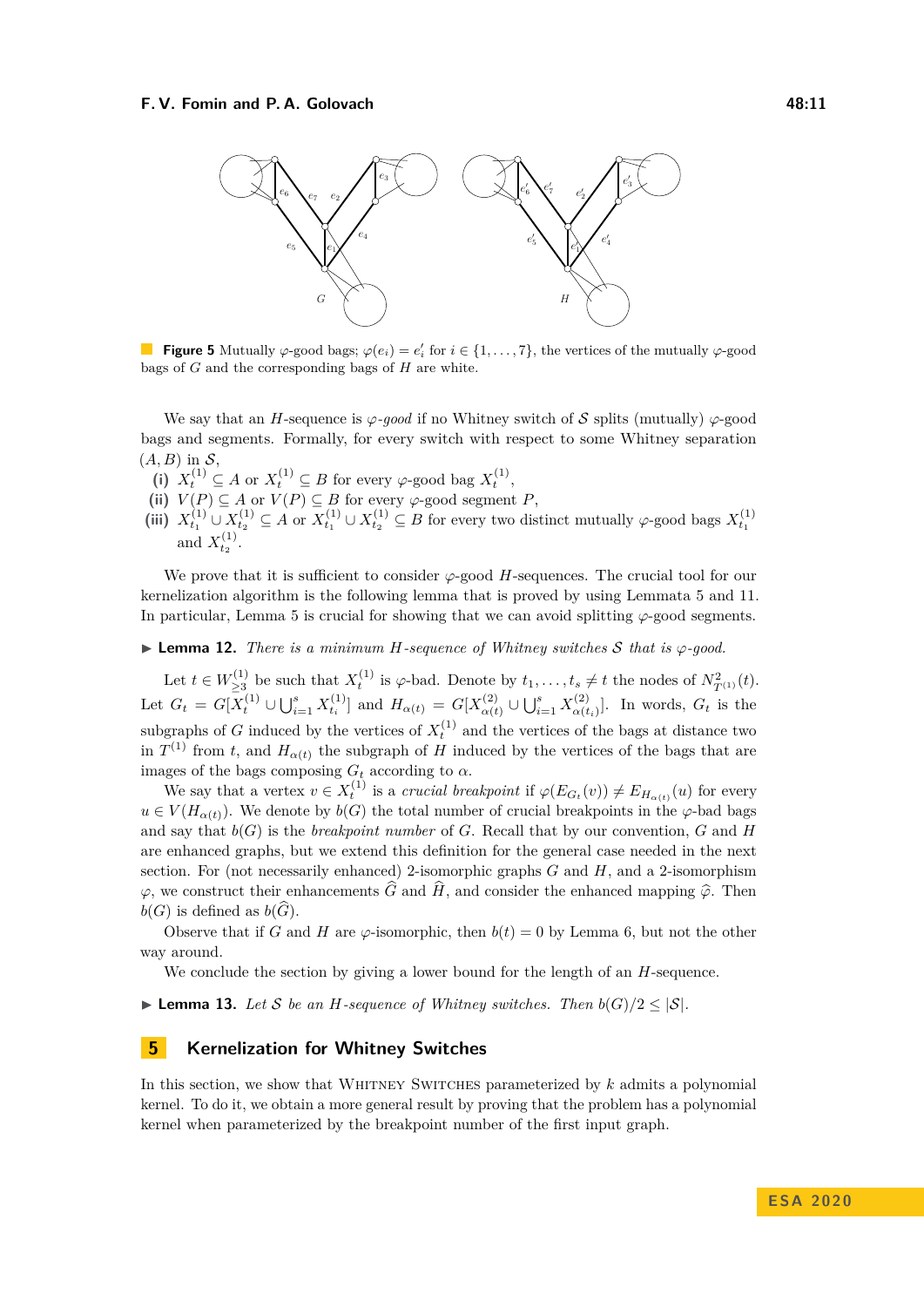#### **48:12 Kernelization of Whitney Switches**

▶ **Theorem 14.** WHITNEY SWITCHES has a kernel such that each graph in the obtained *instance has at most* max $\{52 \cdot b - 36, 3\}$  *vertices, where b is the breakpoint number of the input graph.*

**Proof sketch.** Let  $(G, H, \varphi, k)$  be an instance of WHITNEY SWITCHES, where G and H are *n*-vertex 2-connected 2-isomorphic graphs,  $\varphi$ :  $E(G) \to E(H)$  is a 2-isomorphism, and *k* is a nonnegative integer.

First, we use Proposition [3](#page-4-0) to construct the Tutte decompositions of *G* and *H*. Denote by  $\mathcal{T}^{(1)} = (T^{(1)}, \{X_t^{(1)}\}_{t \in V(T^{(1)})})$  and  $\mathcal{T}^{(2)} = (T^{(2)}, \{X_t^{(2)}\}_{t \in V(T^{(2)})})$  the constructed Tutte decompositions of *G* and *H* respectively, and let  $(W_2^{(h)}, W_{\geq 3}^{(h)})$  be the partition of  $V(T^{(h)})$ satisfying  $(T4)$ – $(T8)$  for  $h = 1, 2$ .

In the next step, we construct the isomorphism  $\alpha\colon V(T^{(1)}) \to V(T^{(2)})$  satisfying conditions (i)–(iii) of Lemma [9.](#page-8-4) Recall that Lemma [9](#page-8-4) claims that such an isomorphism always exists.

Given  $\alpha$ , we compute the enhancements  $\hat{G}$  and  $\hat{H}$  of *G* and *H* respectively, and then define the enhanced mapping  $\hat{\varphi}$ :  $E(\hat{G}) \to E(\hat{H})$ . Note that  $\alpha$  satisfies the conditions of Lemma [11.](#page-9-1) Observe also that we can verify in polynomial time whether a bag  $X_t^{(1)}$  for  $t \in W_{\geq 3}^{(1)}$  $\sum_{\geq 3}^{(1)}$  is  $\varphi$ -good or not.

To simplify notation, let  $G := \widehat{G}$ ,  $H := \widehat{H}$  and  $\varphi := \hat{\varphi}$ .

Now we apply a series of reduction rules that are applied for  $G, H, \varphi$ , and the Tutte decompositions of *G* and *H*.

<span id="page-11-0"></span>The aim of the first rule is to decrease the total size of bags that are  $\varphi$ -bad (see Fig. [6](#page-11-0)) for an example).



**Figure 6** An example of an application of Reduction Rule [1;](#page-11-1)  $\varphi(e_i) = e'_i$  for  $i \in \{1, \ldots, 13\}$ , the vertices of the  $\varphi$ -good segment in *G* and the corresponding segment in *H* are white, and the added edges are shown by dashed lines.

<span id="page-11-1"></span>▶ Reduction Rule 1. If for  $t \in W_{>3}^{(1)}$  $\sum_{\geq 3}^{(1)}$  *such that*  $X_t^{(1)}$  *is*  $\varphi$ -bad, there *is an inclusion maximal*  $\varphi$ *-good segment*  $P = v_0 \cdots v_r$ *, then do the following:* 

- *find the path*  $P' = u_0 \cdots u_r$  *in*  $H[X_{\alpha(t)}^{(2)}]$  $\alpha(t)$  *composed by the edges*  $u_{i-1}u_i = \varphi(v_{i-1}v_i)$  *for*  $i \in \{1, \ldots, r\},\$
- *add the edge*  $v_0v_r$  *to G and*  $u_0u_r$  *to H,*
- *extend*  $\varphi$  *by setting*  $\varphi(v_0u_r) = u_0u_r$ ,
- *recompute the Tutte decompositions of the obtained graphs and the isomorphism α.* $\equiv$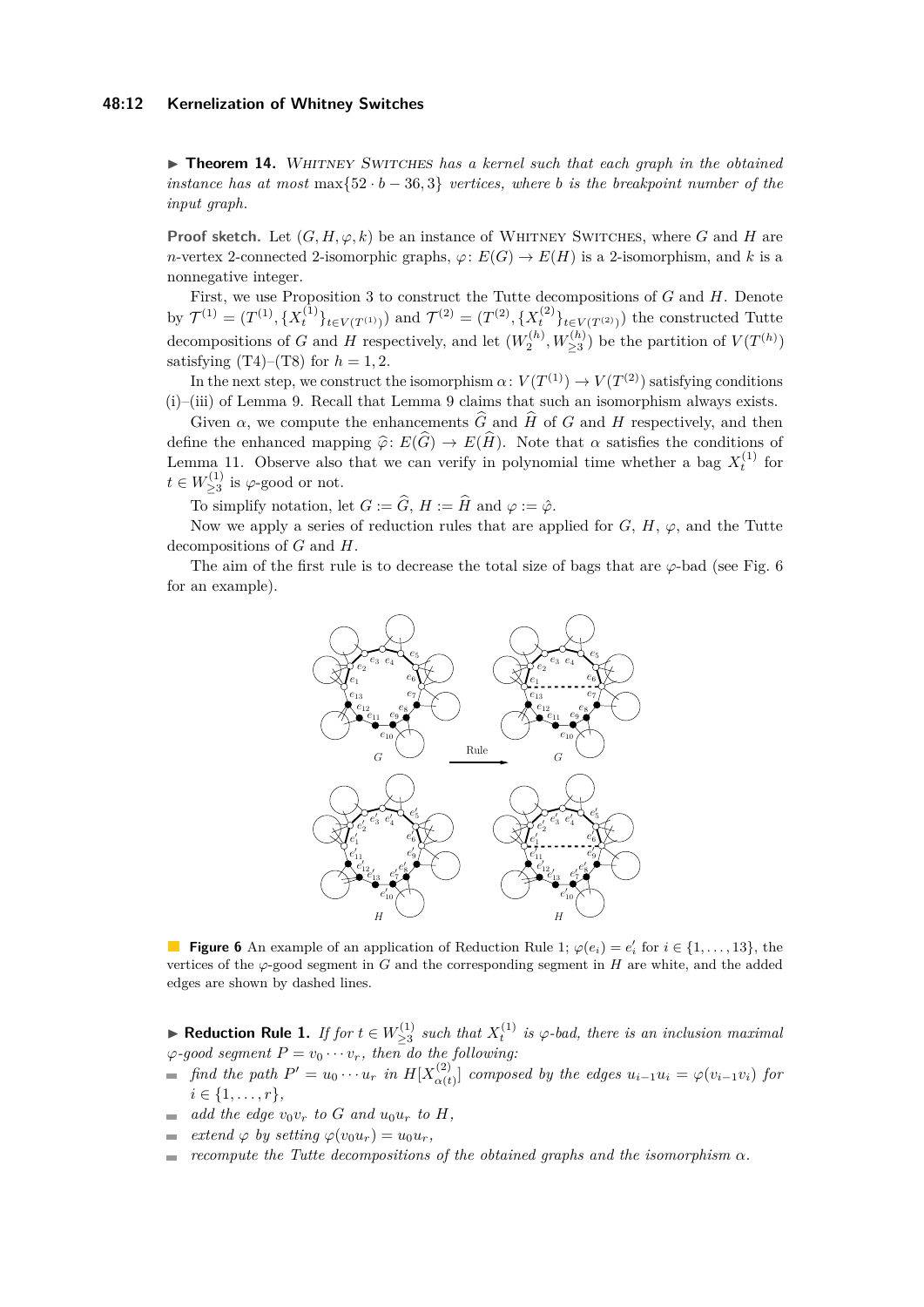The safeness of the rule is proved by using Lemma [12.](#page-10-2) The crucial observation is that there is an optimal sequence of Whitney switches such that every *ϕ*-good segment remains in one part of every Whitney separation in the sequence, i.e., they are not split. Reduction Rule [1](#page-11-1) is applied exhaustively while we are able to find  $\varphi$ -good segments. To simplify notation, we use  $G$ ,  $H$  and  $\varphi$  to denote the obtained graphs and the obtained 2-isomorphism. We also keep the notation used for the Tutte decompositions.

<span id="page-12-0"></span>Our next reduction rule is used to simplify the structure of  $\varphi$ -good bags by turning them into cliques (see Fig. [7](#page-12-0) for an example).



**Figure 7** An example of an application of Reduction Rule [2;](#page-12-1)  $\varphi(e_i) = e'_i$  for  $i \in \{1, \ldots, 5\}$ , the vertices of the  $\varphi$ -good bag of *G* and the corresponding bag of *H* are white, and the added edges are shown by dashed lines.

<span id="page-12-1"></span>▶ Reduction Rule 2. If for  $t \in W_{>3}^{(1)}$  $\sum_{\geq 3}^{(1)}$  *such that*  $X_t^{(1)}$  *is a*  $\varphi$ -good, there are nonadjacent *vertices in*  $X_t^{(1)}$ , then compute the  $\varphi$ -isomorphism  $\psi$  of  $G[X_t^{(1)}]$  to  $H[X_{\alpha(t)}^{(2)}]$  $\left[\alpha(t) \atop \alpha(t)\right]$  and for every *nonadjacent*  $u, v \in X_t^{(1)}$ , *do the following:* 

- $\blacksquare$  *add the edge uv to G and*  $\psi(u)\psi(v)$  *to H,*
- *extend*  $\varphi$  *by setting*  $\varphi(uv) = \psi(u)\psi(v)$ *.*  $\sim$

The safeness of the rule follows from Lemma [12.](#page-10-2) We use that there is an optimal sequence of Whitney switches such that no Whitney separation splits *ϕ*-good bags. We apply Reduction Rule [2](#page-12-1) for all bags of *G* that are not cliques. We use the same convention as for the first rule, and keep the old notation for the obtained graphs, their Tutte decompositions, and the obtained 2-isomorphism.

The next aim is to reduce the number of mutually  $\varphi$ -good bags by "gluing" them into cliques (see Fig. [8](#page-13-0) for an example).

- <span id="page-12-2"></span>▶ **Reduction Rule 3.** *For distinct*  $t_1, t_2 \in W_{>3}^{(1)}$  $\sum_{\geq 3}^{(1)}$  *such that*  $X_{t_1}^{(1)}$  *and*  $X_{t_2}^{(1)}$  *are mutually*  $\varphi$ -good,
- *compute the*  $\varphi$ -*isomorphism*  $\psi$  *of*  $G[X_{t_1}^{(1)} \cup X_{t_2}^{(1)}]$  *to*  $H[X_{\alpha(t)}^{(2)}]$  $\alpha(t_1) \cup X_{\alpha(t)}^{(2)}$  $[\alpha(t_2)]$
- *for every*  $u \in X_{t_1}^{(1)} \setminus X_{t_2}^{(1)}$  and every  $v \in X_{t_2}^{(1)} \setminus X_{t_1}^{(1)}$ , do the following:
	- *add the edge uv to G and*  $\psi(u)\psi(v)$  *to H,*
	- $\Rightarrow$  *extend*  $\varphi$  *by setting*  $\varphi(uv) = \psi(u)\psi(v)$ *,*
- $\bullet$  *recompute the Tutte decompositions of the obtained graphs and the isomorphism* $\alpha$ *.*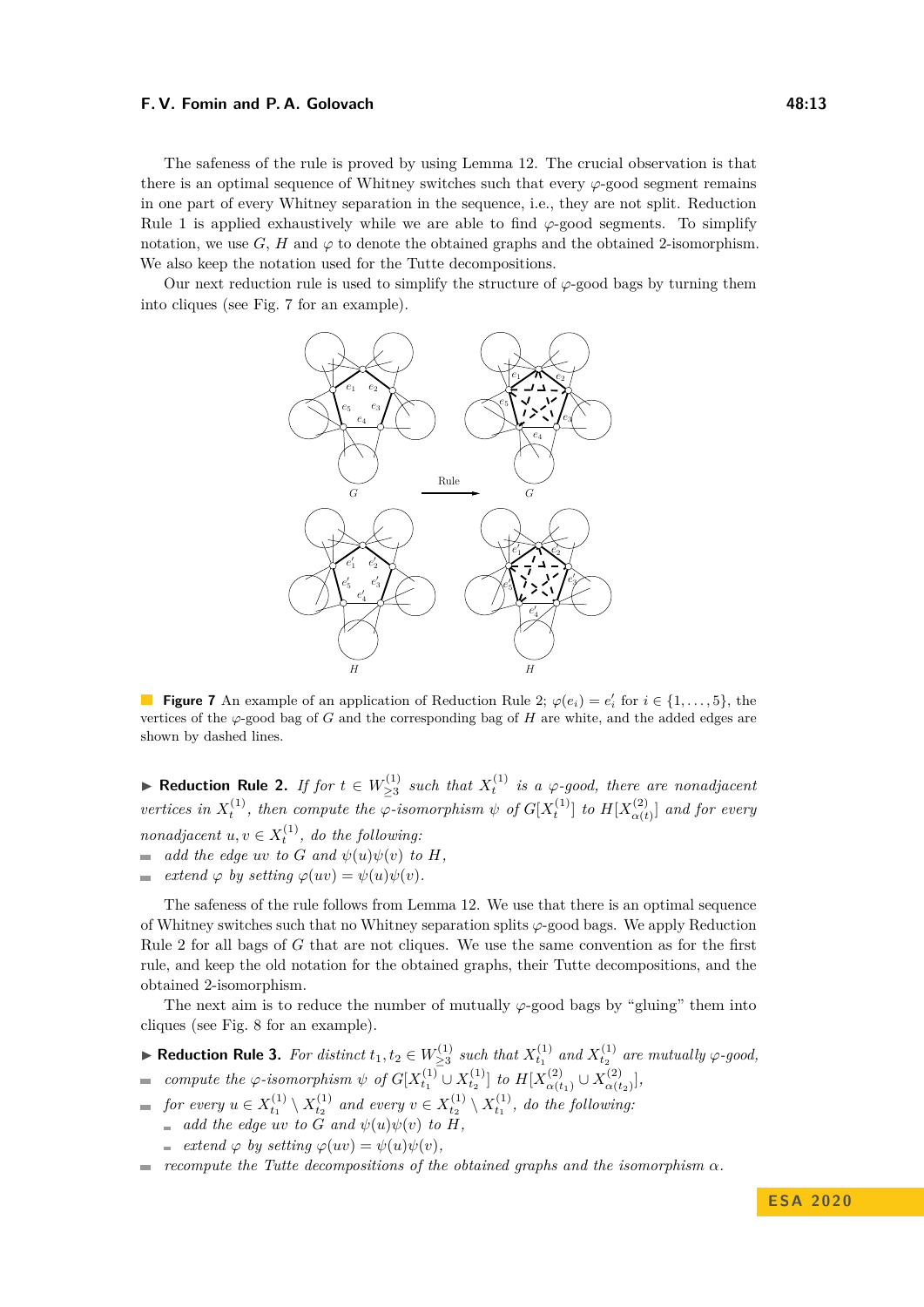<span id="page-13-0"></span>

**Figure 8** An example of an application of Reduction Rule [3;](#page-12-2)  $\varphi(e_i) = e'_i$  for  $i \in \{1, \ldots, 11\}$ , the vertices of the mutually  $\varphi$ -good bags of *G* and the corresponding bags of *H* are white, and the added edges are shown by dashed lines.

To show the safeness, we use that, by Lemma [12,](#page-10-2) we can find an optimal sequence of Whitney switches such that the corresponding Whitney separations do not split mutually *ϕ*-good bags. Reduction Rule [3](#page-12-2) is applied exhaustively whenever it is possible. As before, we do not change the notation for the obtained graphs, their Tutte decompositions, and the obtained 2-isomorphism.

Our next rule is used to perform the Whitney switches that are unavoidable (see Fig. [9](#page-14-1) for an example).

<span id="page-13-1"></span>▶ **Reduction Rule 4.** *If there is*  $t \in W_2^{(1)}$  *such that*  $d_{T^{(1)}}(t) = 2$  *and for the neighbors*  $t_1$ and  $t_2$  *of*  $t$ *, it holds that*  $X_{t_1}^{(1)}$  *and*  $X_{t_2}^{(2)}$  *are*  $\varphi$ *-good but not mutually*  $\varphi$ *-good, then do the following:*

- *find the connected components*  $T_1$  *and*  $T_2$  *of*  $T^{(1)} t$ *, and construct*  $A = \bigcup_{t' \in V(T_1)} X_{t'}^{(1)}$  $t'$ 
	- *and*  $B = \bigcup_{t' \in V(T_2)} X_{t'}^{(1)}$  $t^{(1)}$ ,
- *perform the Whitney switch with respect to the separation* (*A, B*)*,* m.
- *set*  $k := k 1$ *, and if*  $k < 0$ *, then return the trivial no-instance and stop.*  $\overline{\phantom{a}}$

Reduction Rule [4](#page-13-1) is applied exhaustively whenever it is possible. Note that after applying this rule, we are able to apply Reduction Rule [3](#page-12-2) and we do it.

Suppose that the algorithm did not stop while executing Reduction Rule [4.](#page-13-1) In the same way as with previous rules, we maintain the initial notation for the obtained graphs, their Tutte decompositions, and the obtained 2-isomorphism.

Our final rule deletes simplicial vertices of degree at least 3.

<span id="page-13-2"></span>**► Reduction Rule 5.** If there is a simplicial vertex  $v \in V(G)$  with  $d_G(v) \geq 3$ , then do the *following:*

- *find the vertex*  $u \in V(H)$  *such that*  $E_H(u) = \varphi(E_G(v))$ *,*
- $\blacksquare$  *set*  $G := G v$  *and*  $H := H u$ *,*
- $set \varphi := \varphi|_{E(G) \setminus E_G(v)}$ .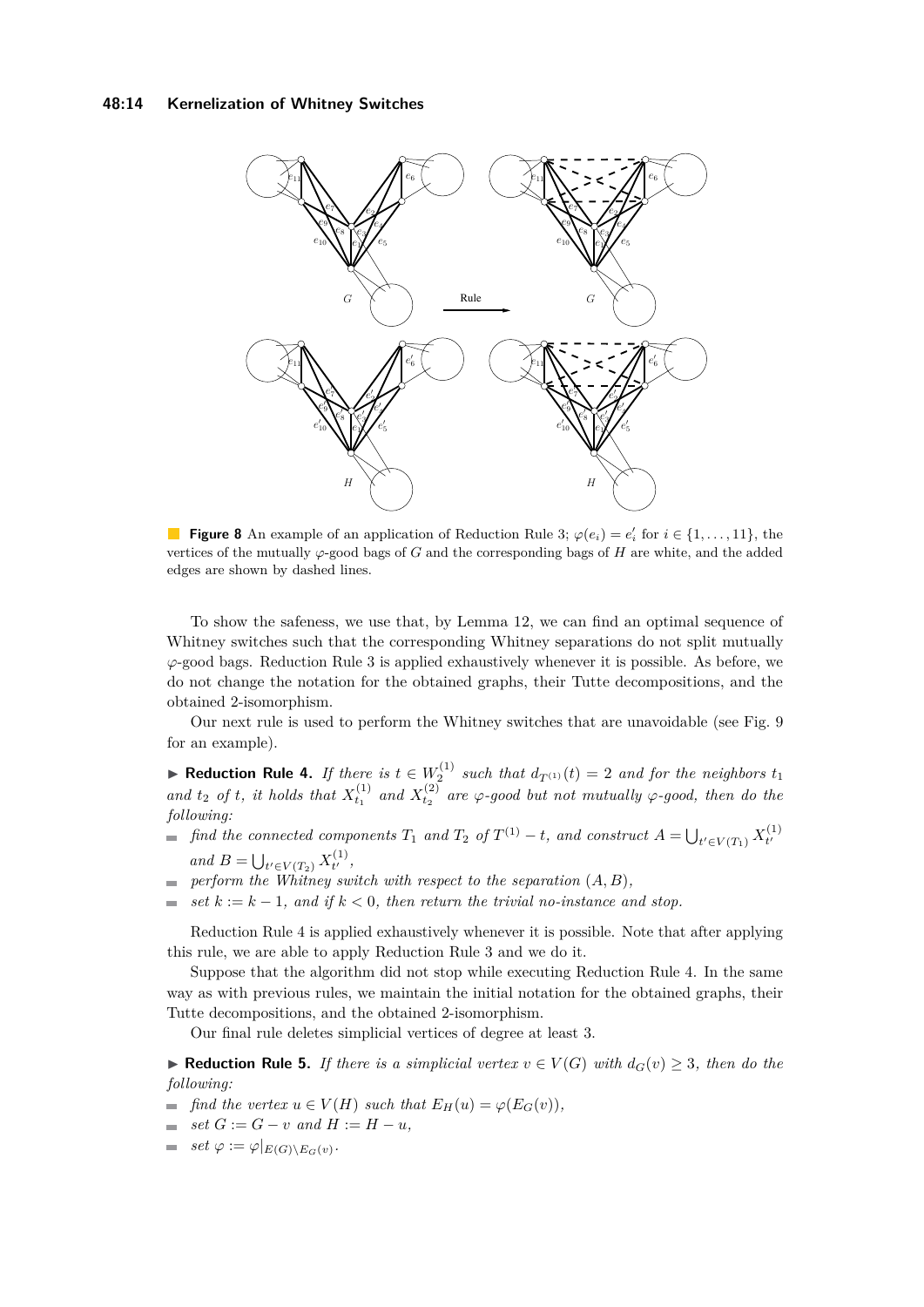<span id="page-14-1"></span>

**Figure 9** An example of an application of Reduction Rule [4;](#page-13-1)  $\varphi(e_i) = e'_i$  for  $i \in \{1, ..., 8\}$ , the vertices of the switched *ϕ*-good bags of *G* and the corresponding bags of *H* are white.

Reduction Rule [5](#page-13-2) is applied exhaustively. Let *G*, *H* and  $\varphi$  be the resulting graphs. We also keep the same notation for the Tutte decompositions of *G* and *H* and the isomorphism *α* following the previous convention. This completes the description of our kernelization algorithm as the graphs *G* and *H* have bounded size. We show that  $|V(G)| = |V(H)|$  $\max\{52 \cdot b(G) - 36, 3\}.$ 

It can be shown that Reduction Rules [1–](#page-11-1)[5](#page-13-2) do not increase the breakpoint number. Therefore, for the the obtained instance  $(G, H, \varphi, k)$  of WHITNEY SWITCHES,  $|V(G)| =$  $|V(H)|$  ≤ min{52·*b*−36*,* 3}, where *b* is the breakpoint number of the initial input graph *G*.  $\triangleleft$ 

Theorem [14](#page-10-3) together with Lemma [13](#page-10-4) imply that Whitney Switches has a polynomial kernel when parameterized by *k*. Thus, we can show Theorem [2](#page-2-0) that we restate.

 $\triangleright$  **Theorem 2.** WHITNEY SWITCHES *admits a kernel with*  $\mathcal{O}(k)$  *vertices and is solvable in*  $2^{\mathcal{O}(k\log k)} \cdot n^{\mathcal{O}(1)}$  *time.* 

In Corollary [4,](#page-6-0) we proved that WHITNEY SWITCHES is NP-hard when the input graphs are constrained to be cycles. Theorem [14](#page-10-3) indicates that it is the presence of bags in the Tutte decompositions that are cycles of length at least 4 that makes WHITNEY SWITCHES difficult, because only such cycles may contain crucial breakpoint. In particular, we can derive the following straightforward corollary.

► Corollary 15. Let  $(G, H, \varphi, k)$  be an instance of WHITNEY SWITCHES such that  $b(G) = 0$ . *Then* WHITNEY SWITCHES for this instance can be solved in polynomial time.

For example, the condition that  $b(G) = 0$  holds when *G* and *H* have no induced cycles of length at least 4, that is, when *G* and *H* are chordal graphs.

► Corollary 16. WHITNEY SWITCHES can be solved in polynomial time on chordal graphs.

# <span id="page-14-0"></span>**6 Conclusion**

We proved that WHITNEY SWITCHES admits a polynomial kernel when parameterized by the breakpoint number of the input graphs and this implies that the problem has a polynomial kernel when parameterized by *k*. More precisely, we obtain a kernel, where the graphs have  $\mathcal{O}(k)$  vertices. Using this kernel, we can solve WHITNEY SWITCHES in  $2^{\mathcal{O}(k \log k)} \cdot n^{\mathcal{O}(1)}$  time. It is natural to ask whether the problem can be solved in a single-exponential in *k* time.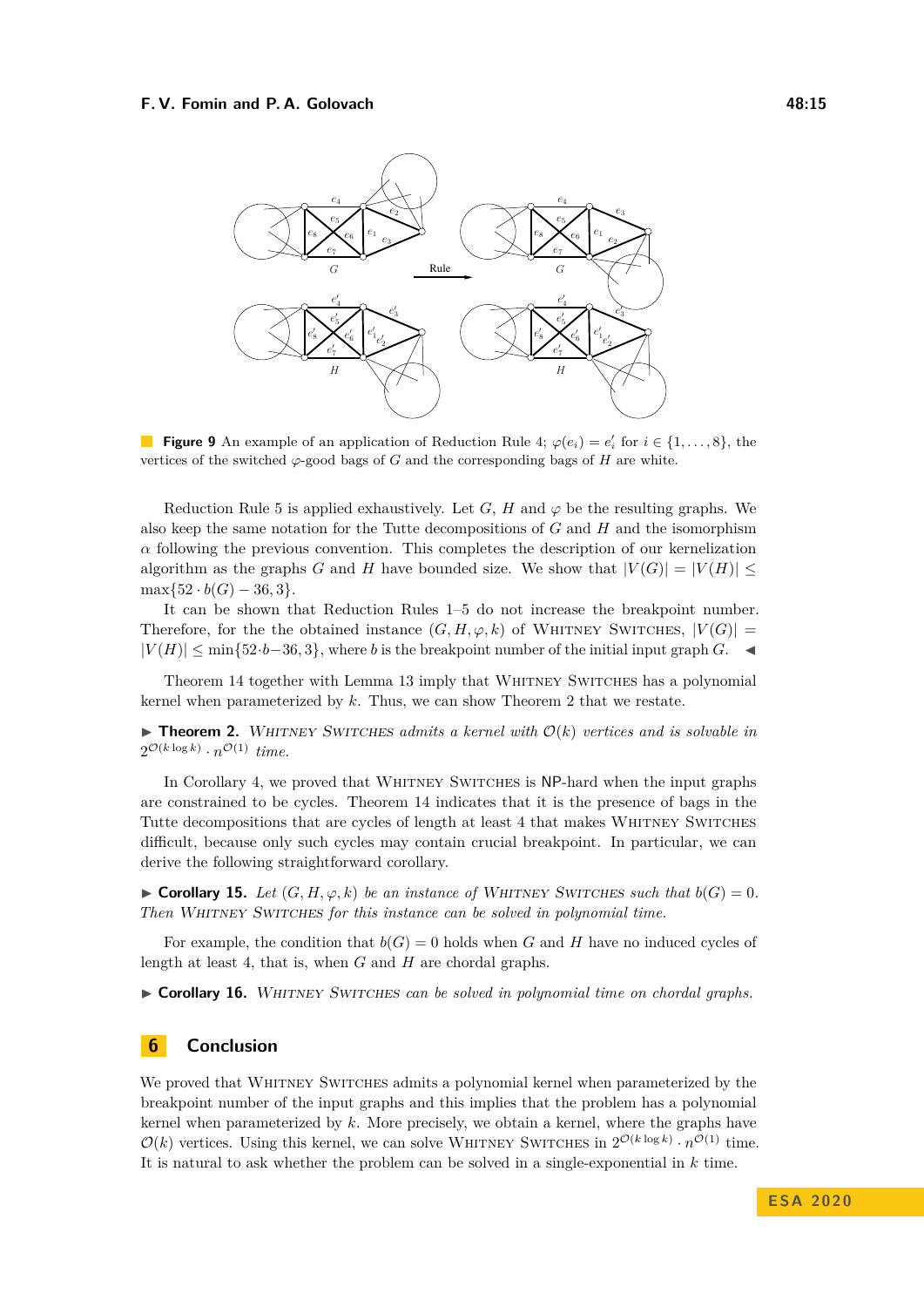#### **48:16 Kernelization of Whitney Switches**

Another interesting direction of research is to investigate approximability for Whitney SWITCHES. In [\[3\]](#page-16-2), Berman and Karpinski proved that for every  $\varepsilon > 0$ , it is NP-hard to approximate the reversal distance  $d(\pi)$  for a linear permutation  $\pi$  within factor  $\frac{1237}{1236} - \varepsilon$ . This result can be translated for circular permutations and this allows to obtain inapproximability lower bound for WHITNEY SWITCHES on cycles similarly to Corollary [4.](#page-6-0) From the positive side, the currently best 1.375-approximation for  $d(\pi)$  was given by Berman, Hannenhalli, and Karpinski [\[2\]](#page-16-3). Due to the close relations between Whitney Switches and the sorting by reversal problem, it is interesting to check whether the same approximation ratio can be achieved for WHITNEY SWITCHES.

In Whitney Switches, we are given two graphs *G* and *H* together with a 2-isomorphism and the task is to decide whether we can apply at most *k* Whitney switches to obtain a graph *G*<sup> $\prime$ </sup> from *G* such that *G*<sup> $\prime$ </sup> is  $\varphi$ -isomorphic to *H*. We can relax the task and ask whether we can obtain  $G'$  that is isomorphic to  $H$ , that is, we do not require an isomorphism of  $G$  to *H* be a  $\varphi$ -isomorphism. Formally, we define the following problem.

*Input:* 2-Isomorphic graphs *G* and *H*, and a nonnegative integer *k*. *Task:* Decide whether it is possible to obtain a graph  $G'$  from  $G$  by at most  $k$ Whitney switches such that  $G'$  is isomorphic to  $H$ . Unlabeled Whitney Switches

Note that if  $\varphi$  is a 2-isomorphism of *G* to *H*, then the minimum number of Whitney switches needed to obtain  $G'$  that is  $\varphi$ -isomorphic to  $H$  gives an upper bound for the number of Whitney switches required to obtain from *G* a graph that isomorphic to *G*. However, these values can be arbitrary far apart. Consider two cycles *G* and *H* with the same number of vertices. Clearly, *G* and *H* are isomorphic but for a given 2-isomorphism  $\varphi$  of *G* to *H*, we may need many Whitney switches to obtain  $G'$  that is  $\varphi$ -isomorphic to  $H$  and the number of switches is not bounded by any constant.

Using the result of Solomon, Sutcliffe, and Lister  $[27]$ , we can show that UNLABELED WHITNEY SWITCHES is NP-hard for very restricted instances.

<span id="page-15-0"></span>I **Proposition 17.** Unlabeled Whitney Switches *is* NP*-complete when restricted to 2-connected series-parallel graphs even if the input graphs are given together with their* 2*-isomorphism.*

Proposition [17](#page-15-0) lead to the question about the parameterized complexity of UNLABELED WHITNEY SWITCHES. In particular, does the problem admit a polynomial kernel when parameterized by *k*?

Notice that to deal with UNLABELED WHITNEY SWITCHES, we should be able to check whether the input graphs *G* and *H* are isomorphic. If we are given a 2-isomorphism  $\varphi$  of *G* to *H*, then checking whether *G* and *H* are  $\varphi$ -isomorphic can be done in polynomial time by Lemma [6.](#page-8-1) However, checking whether *G* and *H* are isomorphic, even if a 2-isomorphism  $\varphi$  is given, is a complicated task. For example, it can be observed that this is at least as difficult as solving Graph Isomorphism on tournaments (recall that a *tournament* is a directed graph such that for every two distinct vertices *u* and *v*, either *uv* or *vu* is an arc). While GRAPH ISOMORPHISM on tournaments may be easier than the general problem (we refer to [\[26,](#page-17-18) [33\]](#page-18-8) for the details), still it is unknown whether this special case can be solved in polynomial time and the best known algorithm is the quasi-polynomial algorithm of Babai [\[1\]](#page-16-4). Given this observation, it is natural to consider UNLABELED WHITNEY SWITCHES on graph classes for which Graph Isomorphism is polynomially solvable. For example, what can be said about UNLABELED WHITNEY SWITCHES on planar graphs?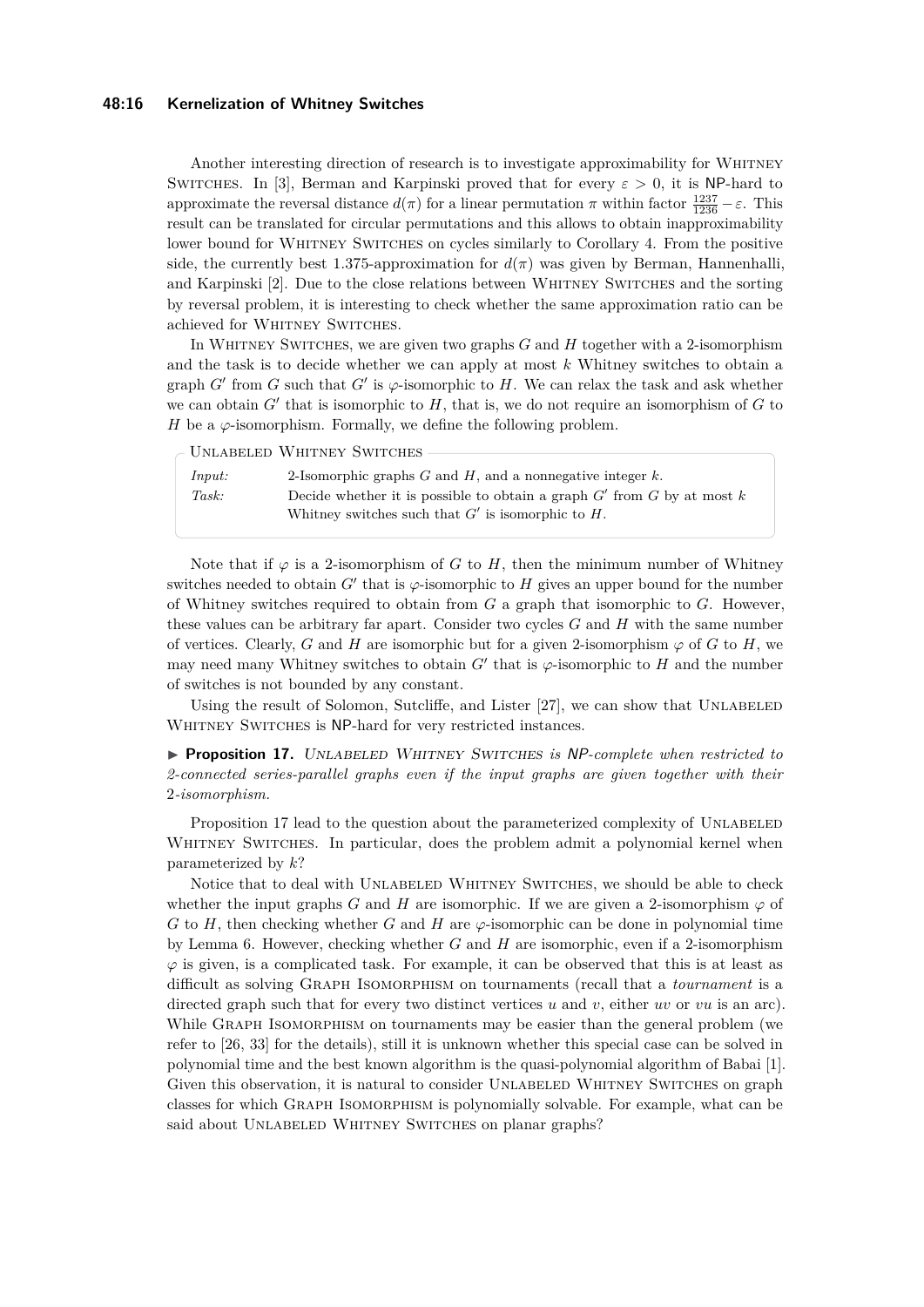The relation between Whitney switches and sorting by reversals together with the reduction in the proof of Proposition [17](#page-15-0) indicates that as the first step, it could be reasonable to investigate the following problem for sequences that generalizes SORTING BY REVERSALS for permutations. Let  $\pi = (\pi_1, \ldots, \pi_n)$  be a sequence of positive integers; note that now some elements of  $\pi$  may be the same. For  $1 \leq i < j \leq n$ , we define the *reversal*  $\rho(i, j)$  in exactly the same way as for permutations. Then we can define the *reversal distance* between two *n*-element sequences such that the multisets of their elements are the same; we assume that the distance is  $+\infty$  if the multisets of elements are distinct.

| SEQUENCE REVERSAL DISTANCE                                                                |  |
|-------------------------------------------------------------------------------------------|--|
|                                                                                           |  |
| Two <i>n</i> -element sequences $\pi$ and $\sigma$ of positive integers and a nonnegative |  |
| integer $k$ .                                                                             |  |
| Decide whether the reversal distance between $\pi$ and $\sigma$ is at most k.             |  |
|                                                                                           |  |

By the result of Caprara in [\[7\]](#page-16-1), this problem is NP-complete even if the input sequences are permutations. It is also known that the problem is NP–complete if the input sequences contain only two distinct elements [\[9\]](#page-17-19). The question, whether SEQUENCE REVERSAL DISTANCE is FPT when parameterized by  $k$ , was explicitly stated in the survey of Bulteau et. al  $[6]$ (in terms of strings) and is open and only some partial results are known [\[5\]](#page-16-6). We also can define the version of Sequence Reversal Distance for circular sequences and ask the same question about parameterized complexity. Using the idea behind the reduction in the proof of Proposition [17,](#page-15-0) it is easy to observe that Unlabeled Whitney Switches on 2-connected series-parallel graphs is at least as hard as the circular variant of Sequence REVERSAL DISTANCE.

#### **References**

- <span id="page-16-4"></span>**1** László Babai. Graph isomorphism in quasipolynomial time [extended abstract]. In *Proceedings of the 48th Annual ACM SIGACT Symposium on Theory of Computing, STOC 2016, Cambridge, MA, USA, June 18-21, 2016*, pages 684–697. ACM, 2016. [doi:10.1145/2897518.](https://doi.org/10.1145/2897518.2897542) [2897542](https://doi.org/10.1145/2897518.2897542).
- <span id="page-16-3"></span>**2** Piotr Berman, Sridhar Hannenhalli, and Marek Karpinski. 1.375-approximation algorithm for sorting by reversals. In *Algorithms - ESA 2002, 10th Annual European Symposium, Rome, Italy, September 17-21, 2002, Proceedings*, volume 2461 of *Lecture Notes in Computer Science*, pages 200–210. Springer, 2002. [doi:10.1007/3-540-45749-6\\_21](https://doi.org/10.1007/3-540-45749-6_21).
- <span id="page-16-2"></span>**3** Piotr Berman and Marek Karpinski. On some tighter inapproximability results (extended abstract). In *Automata, Languages and Programming, 26th International Colloquium, IC-ALP'99, Prague, Czech Republic, July 11-15, 1999, Proceedings*, volume 1644 of *Lecture Notes in Computer Science*, pages 200–209. Springer, 1999. [doi:10.1007/3-540-48523-6\\_17](https://doi.org/10.1007/3-540-48523-6_17).
- <span id="page-16-0"></span>**4** Prosenjit Bose and Ferran Hurtado. Flips in planar graphs. *Comput. Geom.*, 42(1):60–80, 2009. [doi:10.1016/j.comgeo.2008.04.001](https://doi.org/10.1016/j.comgeo.2008.04.001).
- <span id="page-16-6"></span>**5** Laurent Bulteau, Guillaume Fertin, and Christian Komusiewicz. (Prefix) reversal distance for (signed) strings with few blocks or small alphabets. *J. Discrete Algorithms*, 37:44–55, 2016. [doi:10.1016/j.jda.2016.05.002](https://doi.org/10.1016/j.jda.2016.05.002).
- <span id="page-16-5"></span>**6** Laurent Bulteau, Falk Hüffner, Christian Komusiewicz, and Rolf Niedermeier. Multivariate algorithmics for NP-hard string problems. *Bulletin of the EATCS*, 114, 2014. URL: [http:](http://eatcs.org/beatcs/index.php/beatcs/article/view/310) [//eatcs.org/beatcs/index.php/beatcs/article/view/310](http://eatcs.org/beatcs/index.php/beatcs/article/view/310).
- <span id="page-16-1"></span>**7** Alberto Caprara. Sorting by reversals is difficult. In *Proceedings of the First Annual International Conference on Research in Computational Molecular Biology, RECOMB 1997, Santa Fe, NM, USA, January 20-23, 1997*, pages 75–83. ACM, 1997. [doi:10.1145/267521.267531](https://doi.org/10.1145/267521.267531).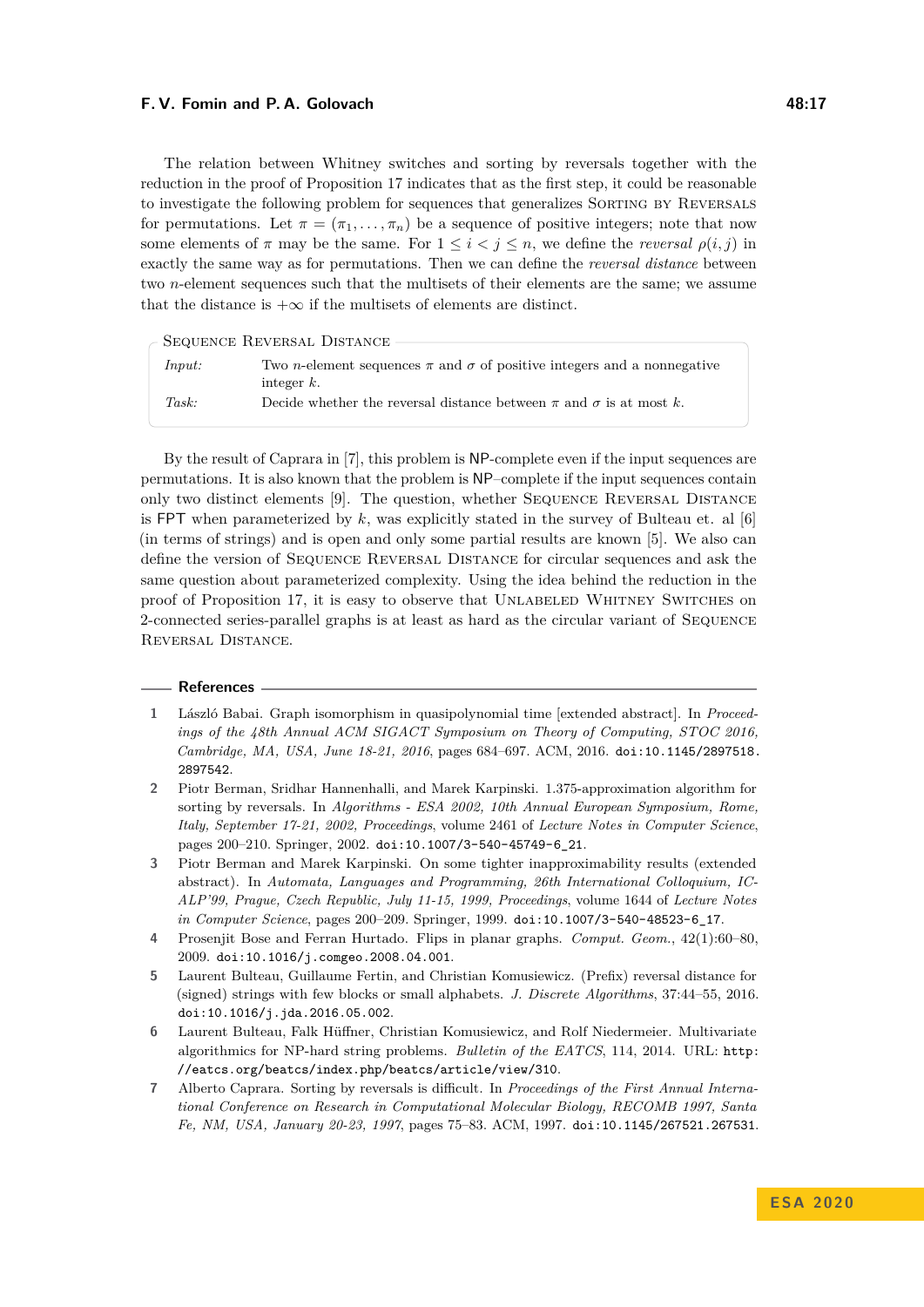#### **48:18 Kernelization of Whitney Switches**

- <span id="page-17-0"></span>**8** Markus Chimani, Petr Hlinený, and Petra Mutzel. Vertex insertion approximates the crossing number of apex graphs. *Eur. J. Comb.*, 33(3):326–335, 2012. [doi:10.1016/j.ejc.2011.09.](https://doi.org/10.1016/j.ejc.2011.09.009) [009](https://doi.org/10.1016/j.ejc.2011.09.009).
- <span id="page-17-19"></span>**9** David A. Christie and Robert W. Irving. Sorting strings by reversals and by transpositions. *SIAM J. Discrete Math.*, 14(2):193–206, 2001. [doi:10.1137/S0895480197331995](https://doi.org/10.1137/S0895480197331995).
- <span id="page-17-1"></span>**10** Sean Cleary and Katherine St. John. Rotation distance is fixed-parameter tractable. *Inform. Process. Lett.*, 109(16):918–922, 2009. [doi:10.1016/j.ipl.2009.04.023](https://doi.org/10.1016/j.ipl.2009.04.023).
- <span id="page-17-10"></span>**11** Bruno Courcelle. The monadic second-order logic of graphs XI: hierarchical decompositions of connected graphs. *Theor. Comput. Sci.*, 224(1-2):35–58, 1999. [doi:10.1016/S0304-3975\(98\)](https://doi.org/10.1016/S0304-3975(98)00306-5) [00306-5](https://doi.org/10.1016/S0304-3975(98)00306-5).
- <span id="page-17-12"></span>**12** Marek Cygan, Fedor V. Fomin, Lukasz Kowalik, Daniel Lokshtanov, Dániel Marx, Marcin Pilipczuk, Michal Pilipczuk, and Saket Saurabh. *Parameterized Algorithms*. Springer, 2015. [doi:10.1007/978-3-319-21275-3](https://doi.org/10.1007/978-3-319-21275-3).
- <span id="page-17-9"></span>**13** Reinhard Diestel. *Graph Theory, 4th Edition*, volume 173 of *Graduate texts in mathematics*. Springer, 2012.
- <span id="page-17-13"></span>**14** Rodney G. Downey and Michael R. Fellows. *Fundamentals of Parameterized Complexity*. Texts in Computer Science. Springer, 2013. [doi:10.1007/978-1-4471-5559-1](https://doi.org/10.1007/978-1-4471-5559-1).
- <span id="page-17-8"></span>**15** Fedor V. Fomin and Petr A. Golovach. Kernelization of whitney switches. *CoRR*, abs/2006.13684, 2020. [arXiv:2006.13684](http://arxiv.org/abs/2006.13684).
- <span id="page-17-14"></span>**16** Fedor V. Fomin, Daniel Lokshtanov, Saket Saurabh, and Meirav Zehavi. *Kernelization*. Cambridge University Press, Cambridge, 2019. Theory of parameterized preprocessing.
- <span id="page-17-7"></span>**17** Sridhar Hannenhalli and Pavel A. Pevzner. To cut... or not to cut (applications of comparative physical maps in molecular evolution). In *Proceedings of the Seventh Annual ACM-SIAM Symposium on Discrete Algorithms, 28-30 January 1996, Atlanta, Georgia, USA*, pages 304–313. ACM/SIAM, 1996. URL: <http://dl.acm.org/citation.cfm?id=313852.314077>.
- <span id="page-17-11"></span>**18** John E. Hopcroft and Robert Endre Tarjan. Dividing a graph into triconnected components. *SIAM J. Comput.*, 2(3):135–158, 1973. [doi:10.1137/0202012](https://doi.org/10.1137/0202012).
- <span id="page-17-4"></span>**19** Iyad A. Kanj, Eric Sedgwick, and Ge Xia. Computing the flip distance between triangulations. *Discrete & Computational Geometry*, 58(2):313–344, 2017. [doi:10.1007/s00454-017-9867-x](https://doi.org/10.1007/s00454-017-9867-x).
- <span id="page-17-17"></span>**20** John D. Kececioglu and David Sankoff. Exact and approximation algorithms for sorting by reversals, with application to genome rearrangement. *Algorithmica*, 13(1/2):180–210, 1995. [doi:10.1007/BF01188586](https://doi.org/10.1007/BF01188586).
- <span id="page-17-6"></span>**21** Daniel Lokshtanov, Amer E Mouawad, Fahad Panolan, MS Ramanujan, and Saket Saurabh. Reconfiguration on sparse graphs. *Journal of Computer and System Sciences*, 95:122–131, 2018.
- <span id="page-17-3"></span>**22** Anna Lubiw and Vinayak Pathak. Flip distance between two triangulations of a point set is NP-complete. *Comput. Geom.*, 49:17–23, 2015. [doi:10.1016/j.comgeo.2014.11.001](https://doi.org/10.1016/j.comgeo.2014.11.001).
- <span id="page-17-2"></span>**23** Joan M. Lucas. An improved kernel size for rotation distance in binary trees. *Inform. Process. Lett.*, 110(12-13):481–484, 2010. [doi:10.1016/j.ipl.2010.04.022](https://doi.org/10.1016/j.ipl.2010.04.022).
- <span id="page-17-5"></span>**24** Amer E. Mouawad, Naomi Nishimura, Venkatesh Raman, Narges Simjour, and Akira Suzuki. On the parameterized complexity of reconfiguration problems. *Algorithmica*, 78(1):274–297, 2017. [doi:10.1007/s00453-016-0159-2](https://doi.org/10.1007/s00453-016-0159-2).
- <span id="page-17-15"></span>**25** Pavel A. Pevzner. *Computational molecular biology - an algorithmic approach*. MIT Press, 2000.
- <span id="page-17-18"></span>**26** Pascal Schweitzer. A polynomial-time randomized reduction from tournament isomorphism to tournament asymmetry. In *44th International Colloquium on Automata, Languages, and Programming, ICALP 2017, July 10-14, 2017, Warsaw, Poland*, volume 80 of *LIPIcs*, pages 66:1–66:14. Schloss Dagstuhl - Leibniz-Zentrum für Informatik, 2017. [doi:10.4230/LIPIcs.](https://doi.org/10.4230/LIPIcs.ICALP.2017.66) [ICALP.2017.66](https://doi.org/10.4230/LIPIcs.ICALP.2017.66).
- <span id="page-17-16"></span>**27** Andrew Solomon, Paul J. Sutcliffe, and Raymond Lister. Sorting circular permutations by reversal. In *Algorithms and Data Structures, 8th International Workshop, WADS 2003, Ottawa, Ontario, Canada, July 30 - August 1, 2003, Proceedings*, volume 2748 of *Lecture Notes in Computer Science*, pages 319–328. Springer, 2003. [doi:10.1007/978-3-540-45078-8\\_28](https://doi.org/10.1007/978-3-540-45078-8_28).